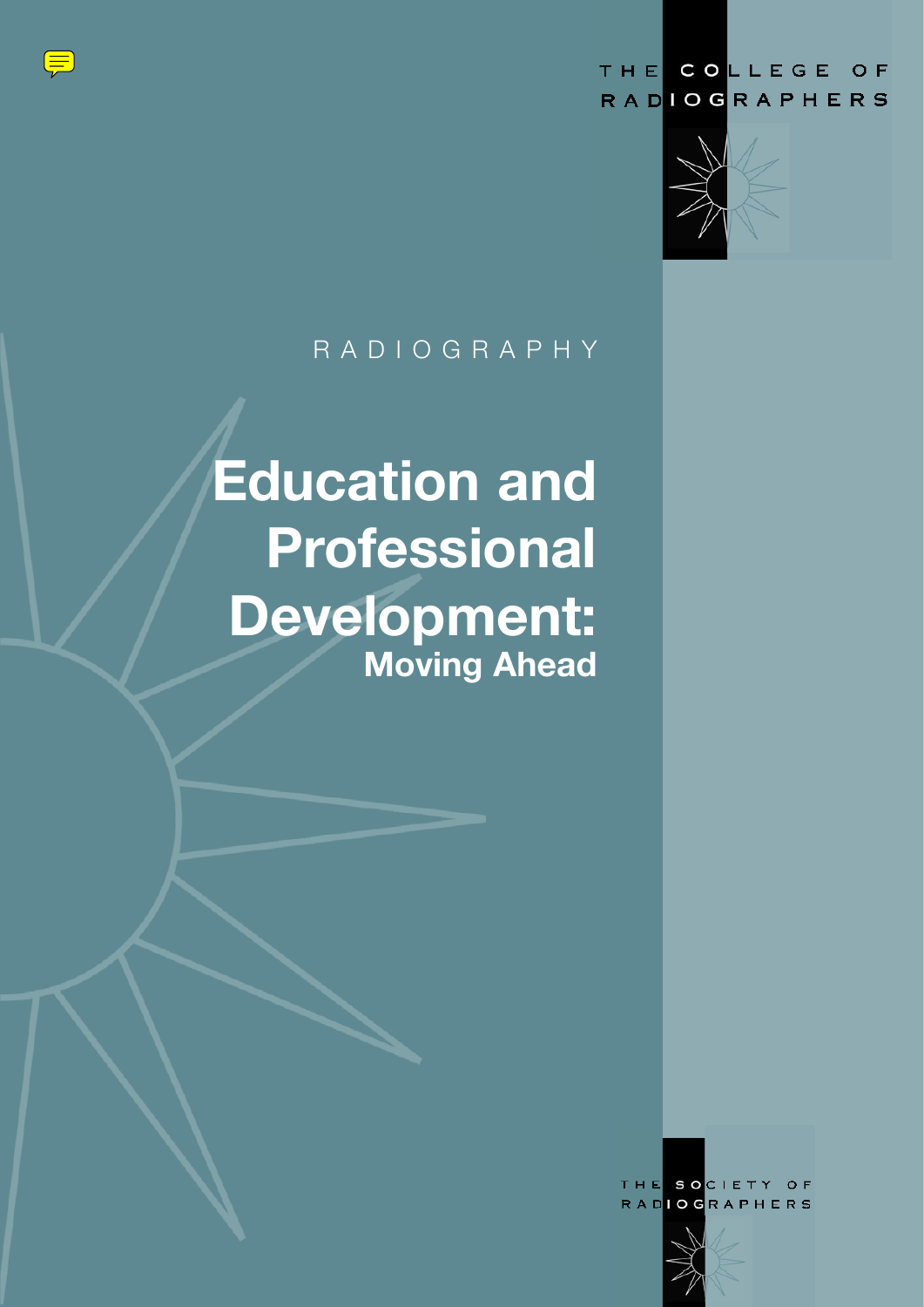## **Education and Professional Development: Moving Ahead**

College of Radiographers' Responsible Officer: **Sue Shelley supported by Ethna Glean and Linda Pennell**

> **First edition November 2003 ISBN 1 871101 08 5 £15 SCoR members £25 non-members**

### **The College of Radiographers**

207 Providence Square Mill Street London SE1 2EW

Telephone: 020 7740 7200 Facsimile: 020 7740 7233 [E-mail: info@sor.org](mailto:%20info@sor.org) [Website: www.sor.org](http://www.sor.org)

**3**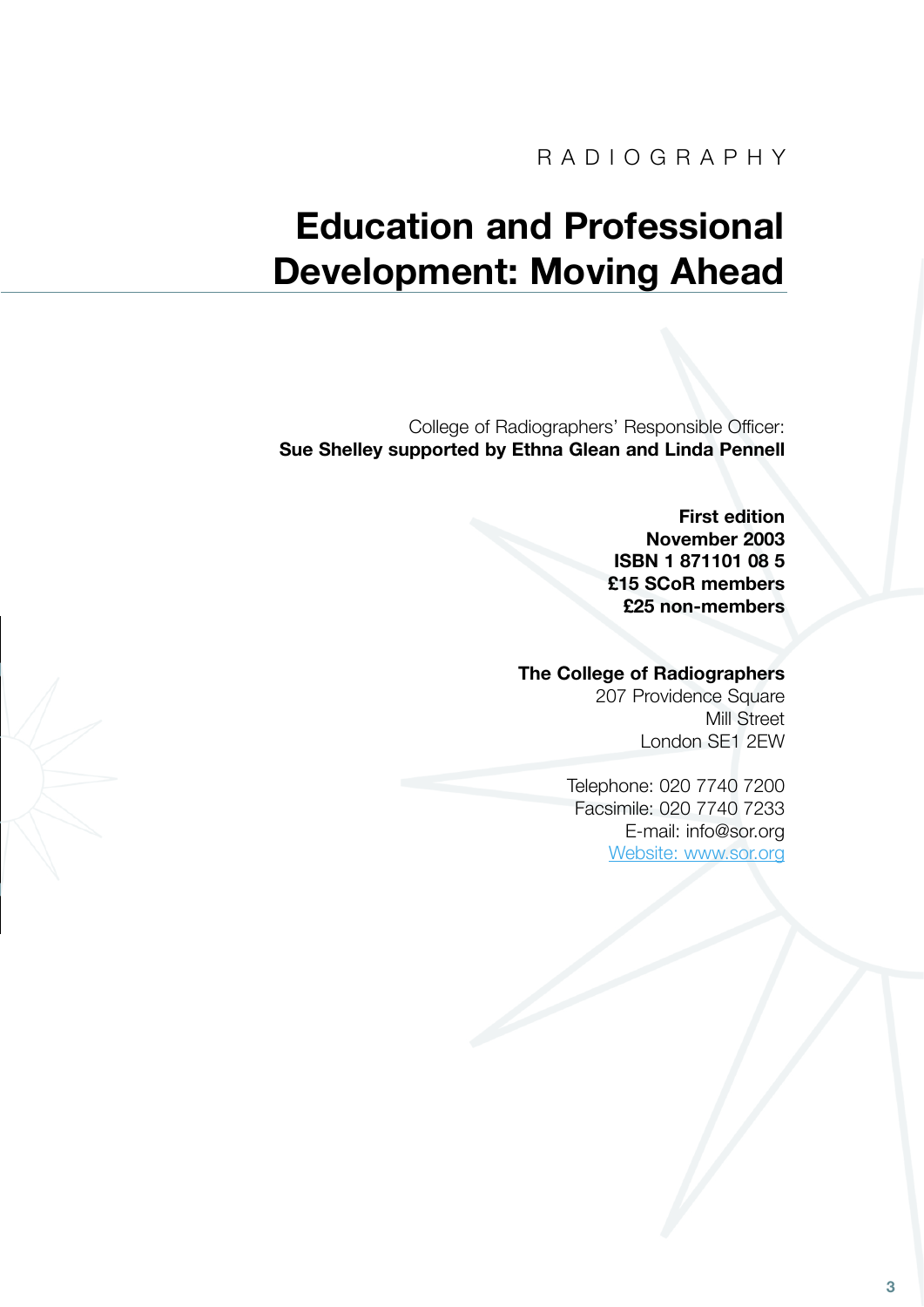### **CONTENTS**

- **[5 Foreword](#page-3-0)**
- **[6 A toolkit approach](#page-4-0)**
- **[7 Context](#page-5-0)**
- **[8 Why further guidance is needed](#page-6-0)**

### **Radiography support workforce  [\(General support workforce and](#page-7-0)  Assistant Practitioner)**

- Introduction
- **e** General support workforce
- **e** Education requirements
- Pay and grading

### **[Support workforce – Assistant](#page-8-0)  Practitioners**

- Scope of practice
- Accountability and responsibility
- · Education requirements
- Pay and grading
- Further development of the support workforce
- Accreditation of the support workforce in radiography

### **Practitioner**

- 12 · Introduction
- Definition and purpose
- **e** Education requirements
- Pay and grading
- Accountability, autonomy and responsibility
- Support and resources
- The role and function
- Core function
- Knowledge understanding and skills required for this role
- Knowledge and understanding
- Skills

### **Advanced Practitioner**

- Introduction
- Definition and purpose
- **•** Education requirements
- Pay and grading
- Accountability, autonomy and responsibility
- Support and resources
- The role and function
- Core function
- Supporting functions
- Knowledge understanding and skills required for this role
- Expert clinical practice
- Team/professional leadership
- [Practice and service development](#page-15-0)
- Education, training, research and development
- Working across professional and organisational boundaries

#### **Consultant Practitioner**

- Definition and purpose
- · Education requirements
- Pay and grading
- Accountability, autonomy and responsibility
- Support and resources
- The role and function
- Core function
- Supporting functions
- Knowledge understanding and skills required for this role

### **Action points**

- Promote and value equally at the  [advanced practitioner level generalist](#page-18-0)  and specialist role radiographers
- Use the support workforce and development practitioners
- Demand consultant roles
- Adopt cultural changes
- Promote increased degrees of freedom and professional self-regulation
- Develop effective leaders

### **What needs to happen?**

- [Developing radiographers' potential](#page-19-0)
- Improving patient care
- Service re-configuration

### **[Conclusion](#page-20-0)**

 **Resources supporting the implementation of education and  [professional development strategy](#page-21-0)**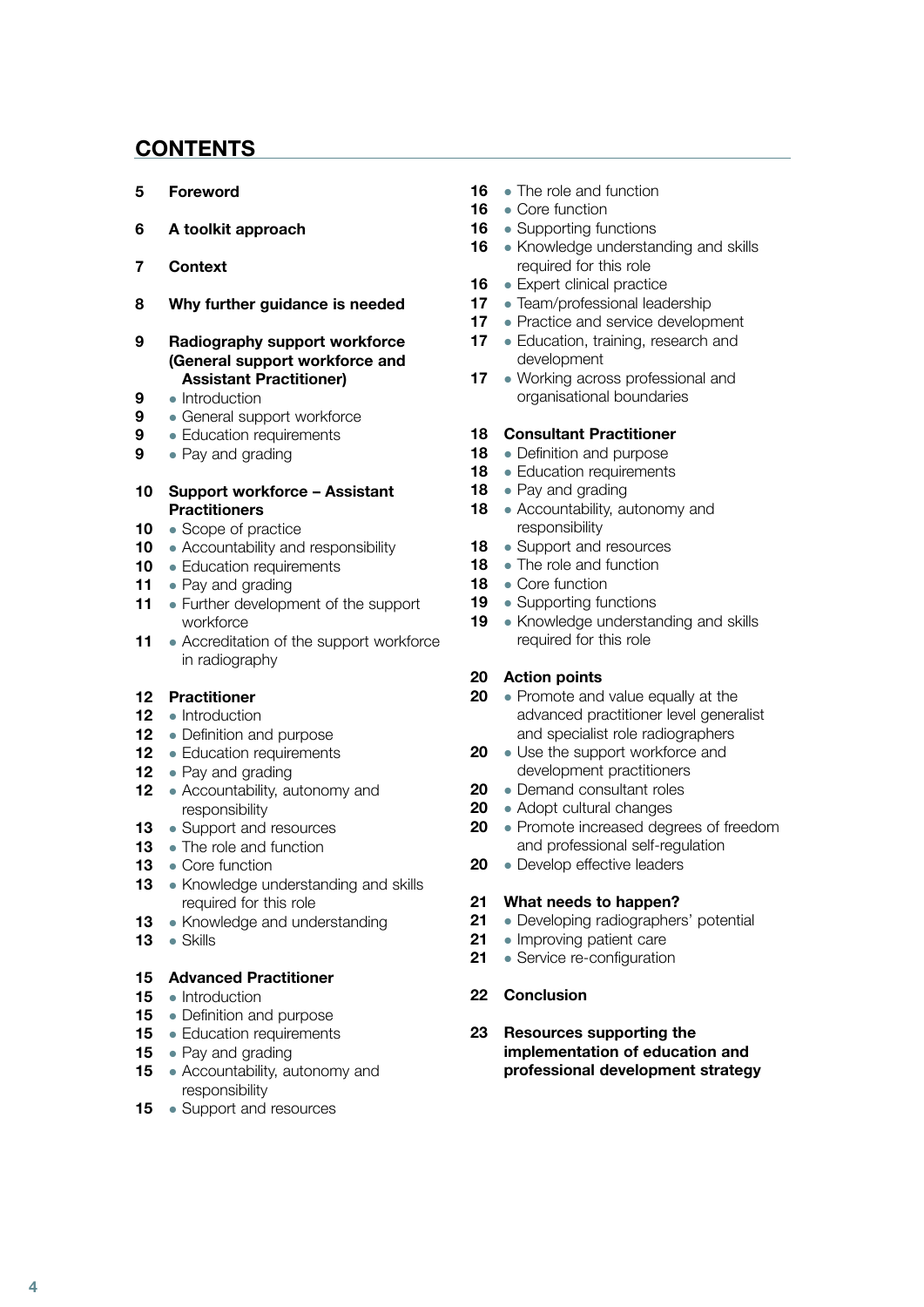### <span id="page-3-0"></span>**Foreword**

The Society and College of Radiographers (SCoR) is pleased to bring you this further implementation guidance to its Education and Professional Development (EPD) strategy, published in 2002. This document recognises that for patients, staff and employers to benefit from the opportunities outlined in the EPD strategy, continual development, growth and embedding of professional skills and culture is a priority. Additionally, the profession must work closely with employers to identify adequate resources to support development opportunities and to ensure that effort and skills are properly rewarded. It also recognises that the strategy cannot be delivered without the support of the profession as a whole.

For radiographers, implementation of the strategy will mean:

- Patients' and public expectations about locally based care are better met
- Opportunities to continue to develop new roles including work previously undertaken by radiologists and other members of the health care team
- Opportunities to provide more coherent services including those based in primary care and in community settings
- Greater skills mix and enhanced leadership opportunities
- $\bullet$  Key roles in prescribing
- Enhanced opportunities to develop image interpretation, reporting skills and decision making skills
- Contributing to faster patient discharges from acute settings
- Having a greater voice in planning of services

Consequently the profession must be attuned to the fact that the *status quo* is not an option, whilst standards and practice around and within radiography are subject to a state of flux. Accordingly, the career progression framework as outlined within the EPD strategy contains an inherent message to the profession that the future demands good and close collaboration between clinical practice and education, and individual willingness to change and develop.

*Education and Professional Development: Moving Ahead* provides more detail about the four levels of practice and the 'tools' to enable the delivery of a coherent education and training continuum. This continuum includes flexible entry and exit points that provide the essential underpinning to the career progression framework. It provides a platform from which the individual can maintain competence, ensure career flexibility and extend skills in line with the skills escalator concept related to appropriate reward. This smooth linking of education and training to a career progression structure will allow existing staff to move up the skills escalator by renewing and extending their skills and knowledge, whilst some tasks and roles move down the escalator. Equally, it will facilitate entry at the pre-professional level and enable progression.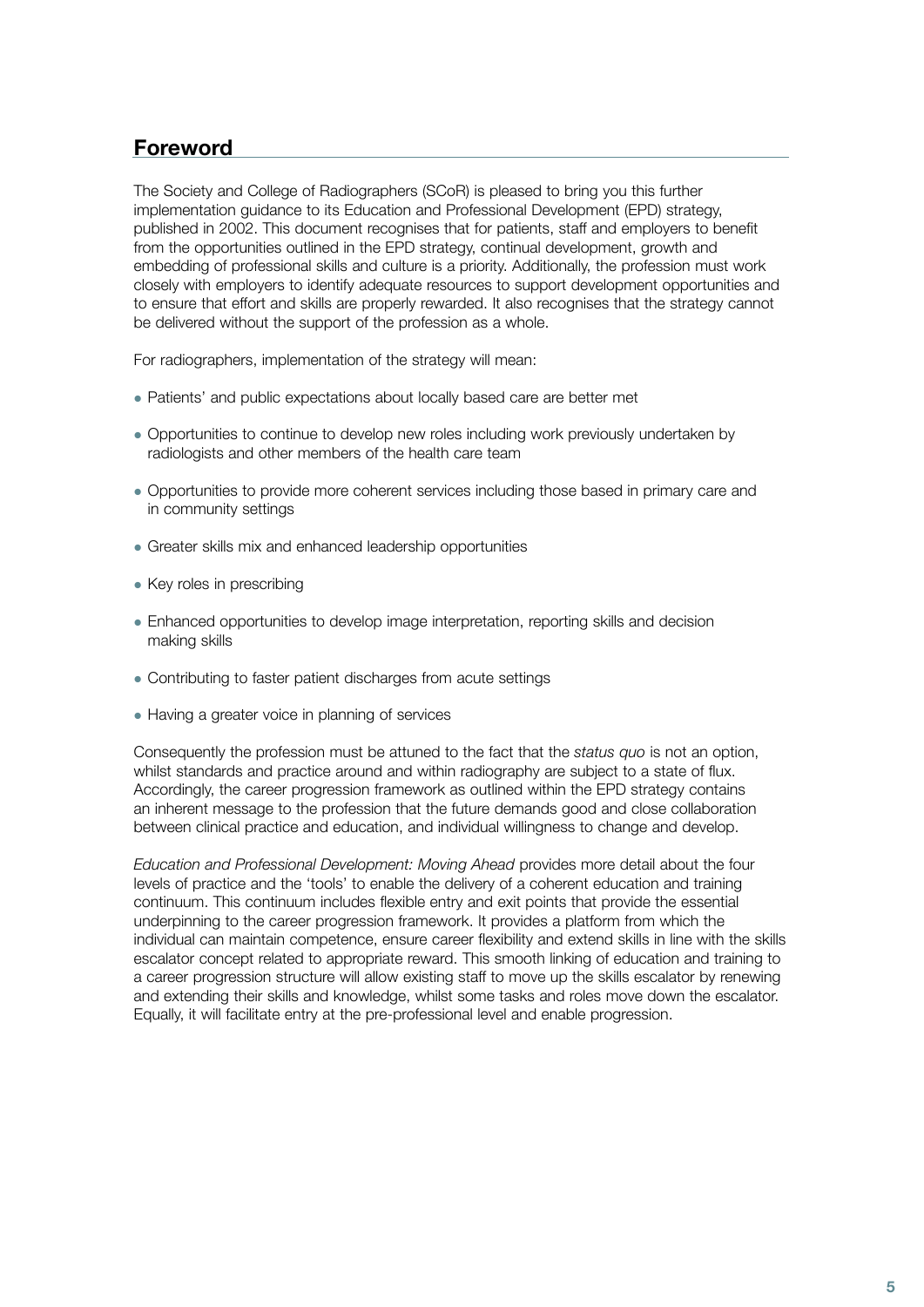### <span id="page-4-0"></span>**A toolkit approach**

This document uses a toolkit design. The text is supported by hyperlinks (if this document is being viewed in electronic format) to other relevant professional documents. So, for example:

- Managers needing to consider service re-configuration may refer to skills mix issues, radiographer consultant–led services and guidance on service delivery location.
- Or, for radiographers wishing to plan their future careers, the curriculum framework and clinical supervision quides may be more applicable.

Both this document and the hyperlinks should enable individuals to make decisions informed by SCoR practice and policy guidance. The guidance documents may also be used in isolation, although using them in the holistic manner given in the examples above should provide added value.

This document will be reviewed and updated periodically to take account of continuing developments in radiography and the pace of change in the NHS.

This 'toolkit' supersedes the *Guidance for the Implementation of the Society and College of Radiographers Career Progression Framework,* 2002.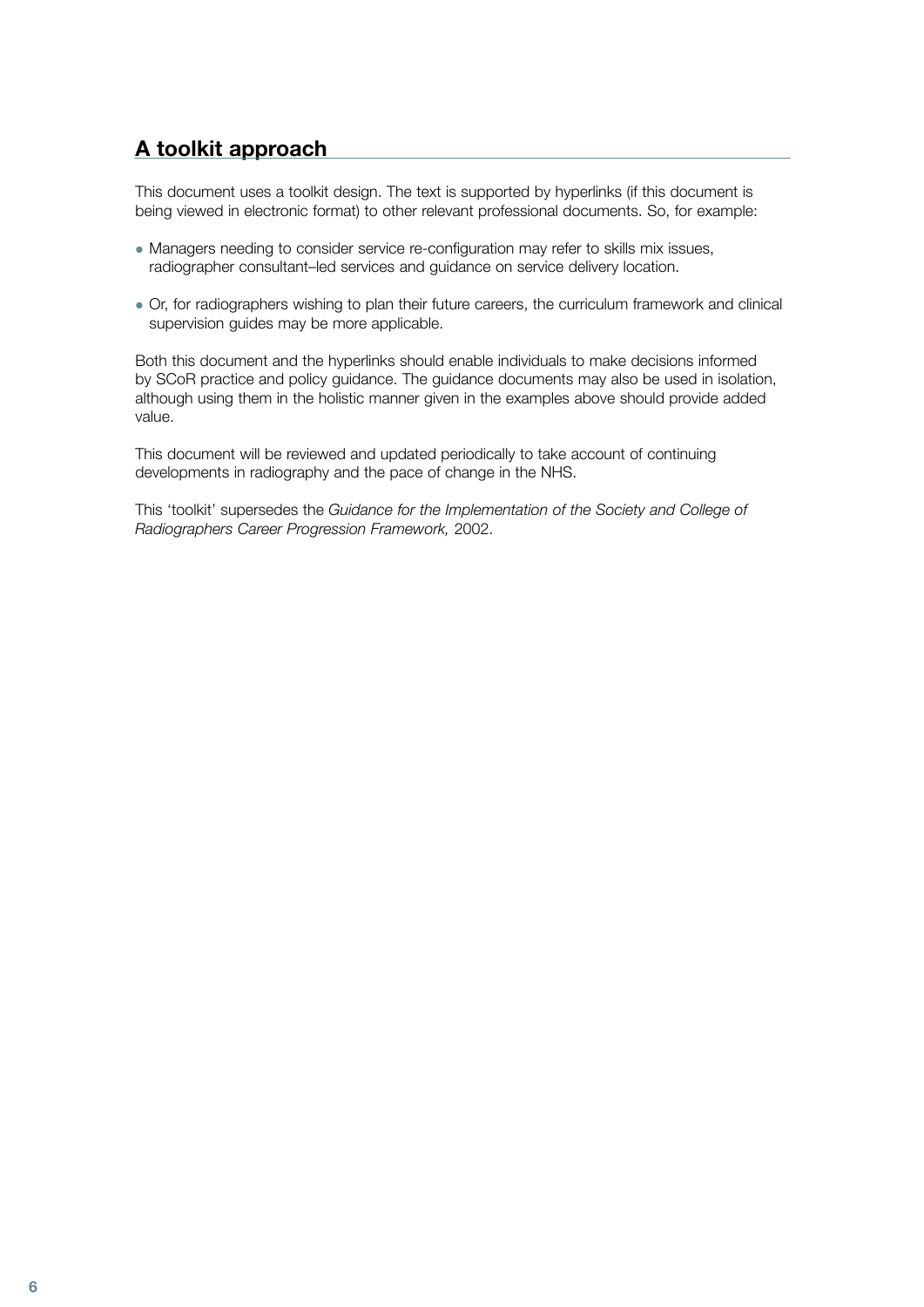### <span id="page-5-0"></span>**Context**

*A Strategy for Education and Professional Development of Radiographers* (EPD strategy) was published in the spring of 2002, followed by the interim guidance to support early implementation of the proposed career progression framework set out within the strategy. Since then, there have been many gains with respect to the evolutionary process of implementation:

- Occupational standards for the breast screening, clinical imaging and radiotherapy sectors have been developed
- The Health Professions Council (HPC) has been launched
- Early implementer sites that will support the NHS modernisation programme have been established. For example, Agenda for Change; Leadership; and testing of new practice roles by the Changing Workforce Programme
- The professional body has published a number of policy statements and practice guidance documents in relation to specific issues within the EPD strategy

Consequently, the SCoR believes that thinking is now advanced sufficiently to issue further authoritative guidance to the profession on the matter of career progression.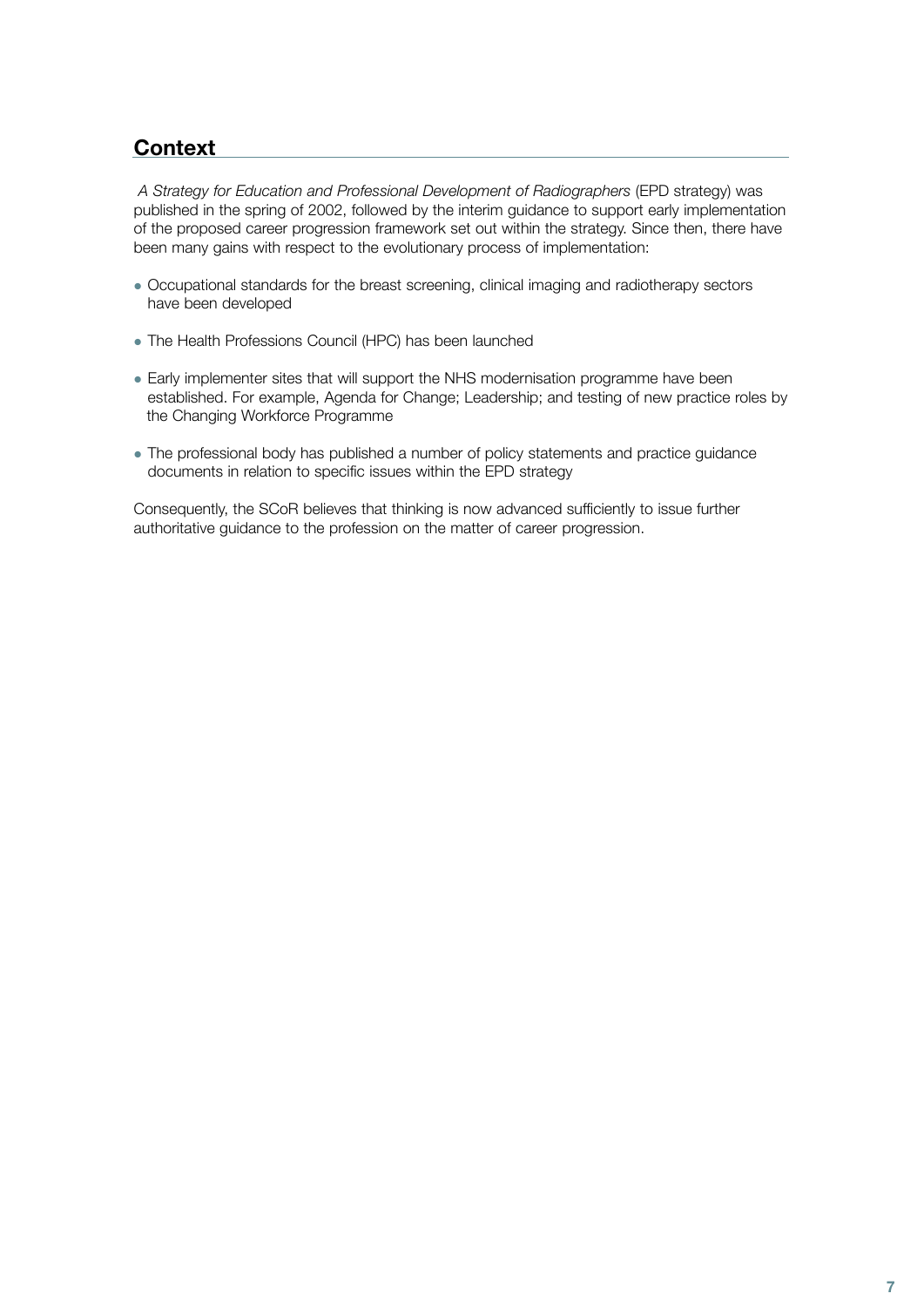### <span id="page-6-0"></span>**Why further guidance is needed**

The three major Department of Health (DH) funded skills mix projects and the range and areas of specific roles linked to the NHS's Changing Workforce Programme, together with ongoing work around process redesign (service collaboratives) have challenged existing roles. They have demonstrated the need for new roles and have created a more permissive environment for continuing role development. The SCoR believes, therefore, that within this dynamic change environment, radiographers must seek every opportunity to develop and extend their scope of practice.

Central to the EPD strategy are the four levels of practice: Consultant Practitioner, Advanced Practitioner, Practitioner and Assistant Practitioner (including the general support workforce). This document provides further implementation guidance around these specific levels of practice, and the toolkit design delivers supporting information for their implementation.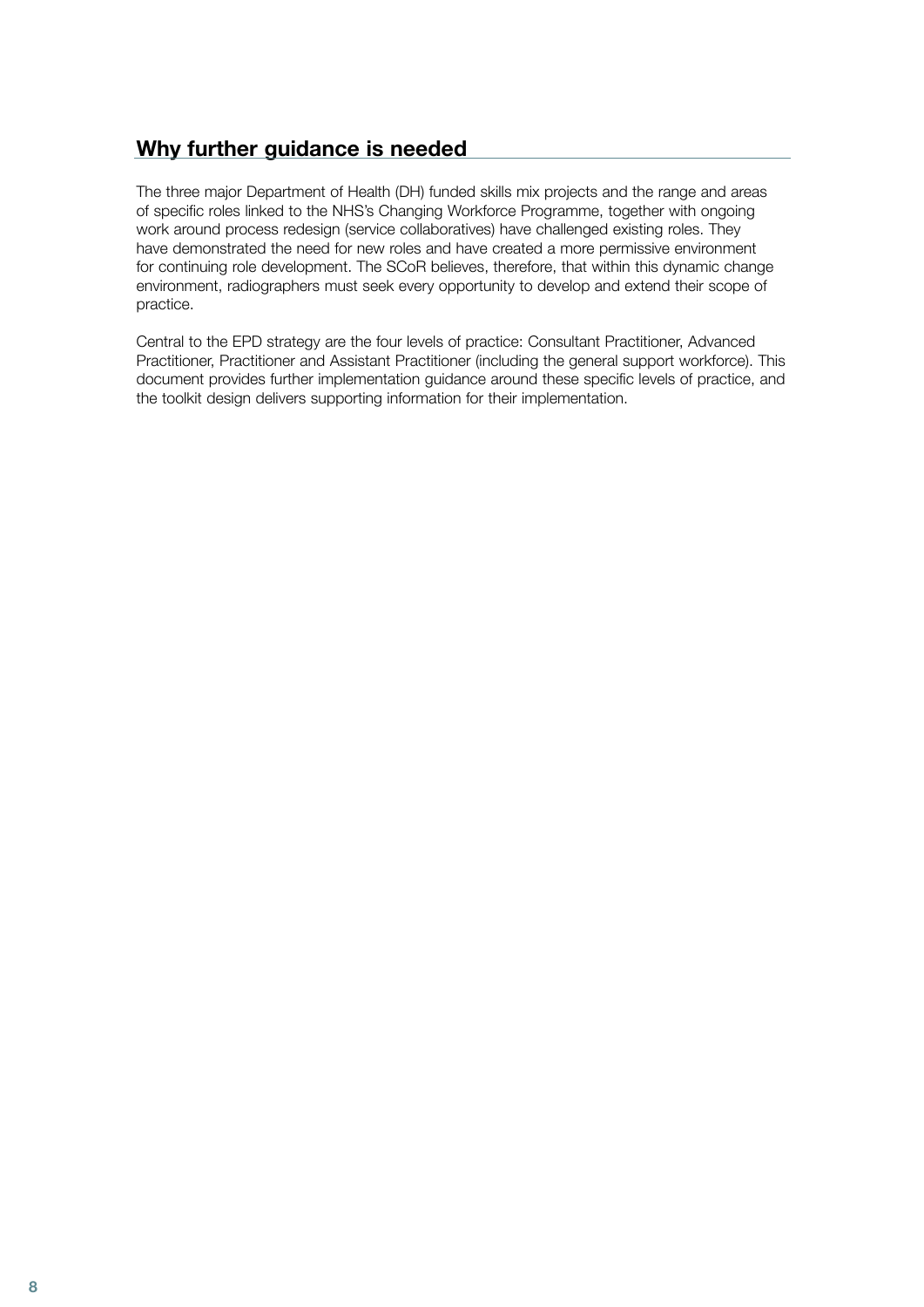### <span id="page-7-0"></span>**Radiography support workforce (General support workforce and Assistant Practitioner)**

### **Introduction**

The support workforce within the radiography setting embraces a broad church, encompassing helpers with minimal or no qualifications, through to staff working within the National Breast Screening Programme, who are now recognised as assistant practitioners, having undertaken an NVQ 3 or BTec qualification with additional specialist education in mammography.

Additionally, other members of the support workforce are in training to become recognised as assistant practitioners in, for example, treatment delivery in radiotherapy departments, or plain film radiography of adult ambulant patients in clinical imaging departments. Some of these are in training as part of two nationally established and funded projects (by the Department of Health), and some through local schemes.

The SCoR recognises the important contribution that support staff make to current service delivery, as well as the importance of enhancing their role further to assist in both meeting the workforce shortfall in clinical imaging and radiotherapy, and in maintaining effective, high quality services.

In acknowledging this contribution and the diversity of the support workforce, SCoR also recognises that these staff require underpinning education, training and development to support them in their current and future roles.

### **General support workforce**

The concept of support staff working in clinical imaging and radiotherapy departments is long established, as are the valuable contributions such staff make. It is also recognised that the range of tasks and duties carried out by support staff varies considerably according to locally determined needs. However, despite the role played by support staff, their education and development needs have been largely neglected.

### **Education requirements**

In recognition of the important contribution of the general support workforce and the importance to the provision of quality services of a properly educated workforce, the SCoR has reviewed its education and training requirements for the support workforce. As a minimum, the SCoR expects all support staff in clinical imaging and radiotherapy and oncology departments to hold or gain an S/NVQ level 2 in Care, or an equivalent. Normally, however, such staff should hold or be enabled to obtain an S/NVQ level 3 in Diagnostic and Therapeutic Support. These expectations should ensure that the whole of the general support workforce has a relevant qualification and provides these staff with access to the skills escalator and the opportunity to develop further, if they so wish, into Assistant Practitioner or Practitioner roles.

### **Pay and grading**

It is the SCoR's view that the knowledge and skills of the general support workforce accord well with NHS Job Evaluation (JE) profiles that have been formally assessed at Bands 2 & 3.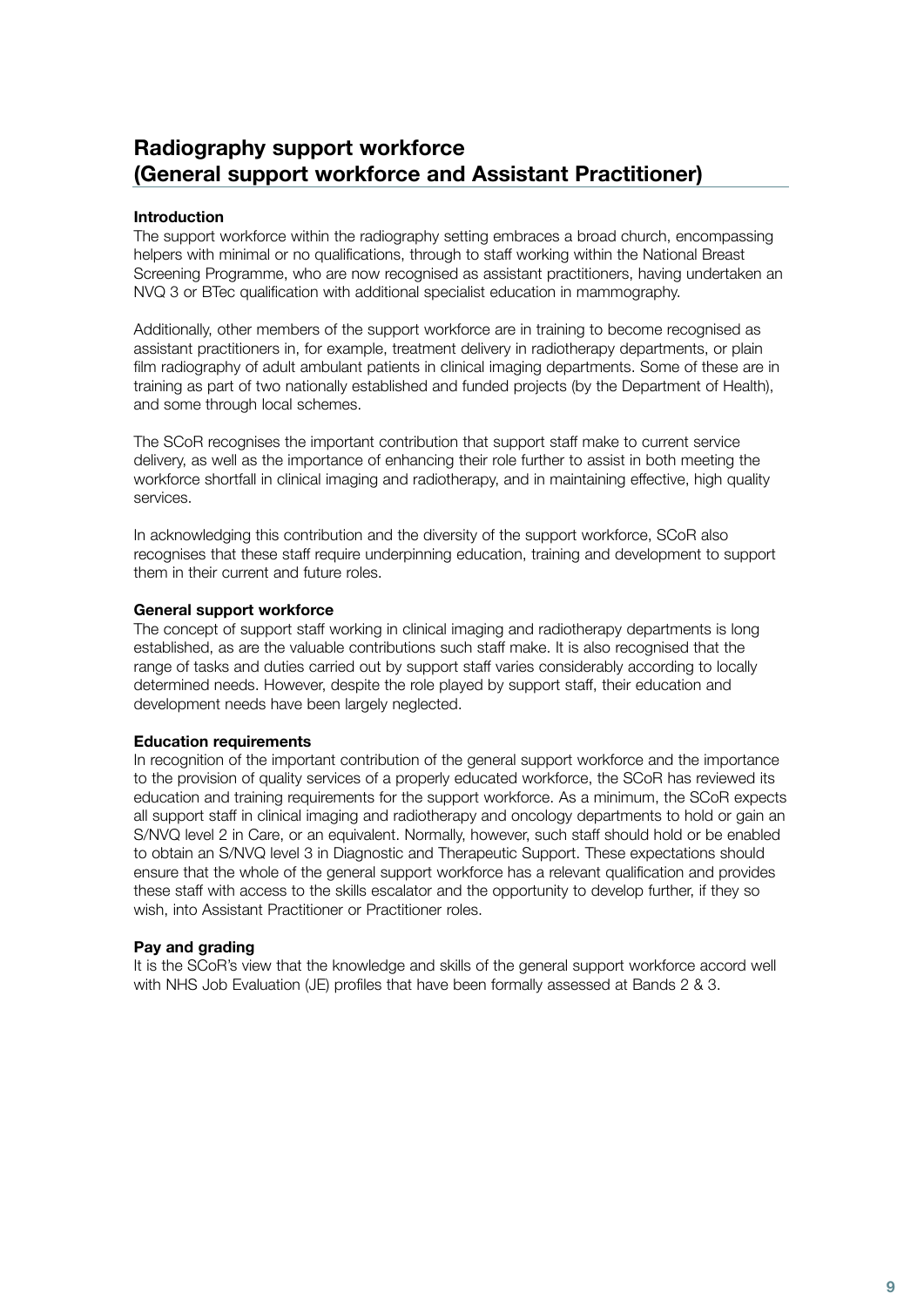### <span id="page-8-0"></span>**Support workforce – Assistant Practitioners**

### **Scope of practice**

This part of the support workforce is a relatively new development, resulting from the modernisation drive within the National Health Service (NHS). It is appropriate, therefore, to describe the SCoR's expectations and requirements in some detail. The identification of new roles should be underpinned by an analysis or current and future workflows. The introduction of assistant practioners should be as an adjunct to the development of advanced and consultant roles such that a clear career progression strategy for all staff is implemented in order to meet service demand.

Assistant practitioners, like general support staff, are also likely to be diverse but they will differ from the general support workforce in that, as part of their duties, they will perform limited clinical imaging examinations or treatment procedures in concert with, and under the supervision of registered radiographers. The range of such examinations or treatments will vary in accordance with locally identified need but is likely to be confined to standard examinations or treatments carried out on ambulant adult patients, and conducted in accordance with locally agreed protocols.

The SCoR supports the need for the particular roles of assistant practitioners to be identified and agreed locally, in accordance with identified service requirements. However, while duties of assistant practitioners will vary according to local need, effective use of registered radiographers, proper risk management, and good clinical governance procedures are likely to preclude the use of assistant practitioners in settings outside of the main clinical departments, such as in operating theatres, or the wards, or in oncology outreach clinics, except under the direct supervision of a radiographer.

Similarly, assistant practitioners are unlikely to undertake radiographic examinations or radiotherapy where the expected patient groups are less predictable or more dependent. For example, paediatric patients, patients with major or complex injuries, the very ill or elderly, or where protocols frequently need to be adapted, amended or departed from as in out of standard hours working, during emergency duties or in operating departments. However, providing that appropriate protocols and practices relating to supervision are in place, there may be a role for the assistant in supporting radiographers during out of hours working.

### **Accountability and responsibility**

As outlined above, assistant practitioners will work under the supervision of registered radiographers. Responsibility for proper supervision of assistant practitioners rests at all times with the registered supervising radiographer.

The standard of work of the assistant practitioner must conform to the required competency standards for the work being undertaken. The assistant practitioner is accountable to the supervising radiographer for this. It is expected that clear lines of responsibility and accountability will be drawn up locally to ensure this. It is also expected that assistant practitioners, like all other staff, will be engaged in clinical supervision.

### **Education requirements**

Support staff who aim to become assistant practitioners will need additional education and training, both in order to undertake the broad range of general tasks associated with the role, and the limited clinical imaging or radiotherapy tasks they may be required to undertake.

The SCoR believes that the general educational requirements for assistant practitioners are provided by the S/NVQ level 3 in Diagnostic and Therapeutic Support, or its equivalent. However, additional education related to specific national occupational standards (NOS), and to the safe use of ionising radiation, is required to enable them to perform identified diagnostic imaging examinations or assist with radiotherapy procedures. The SCoR has published its curriculum framework (CF) for the profession and this describes its broad educational expectations regarding the assistant practitioner workforce.

The SCoR will encourage the development of a range of educational and development opportunities for the assistant practitioner workforce and is currently setting up mechanisms to approve and accredit these. It is expected that these will be established by February 2004. As part of this, the SCoR is also establishing a voluntary register for support staff who use ionising and non-ionising radiation.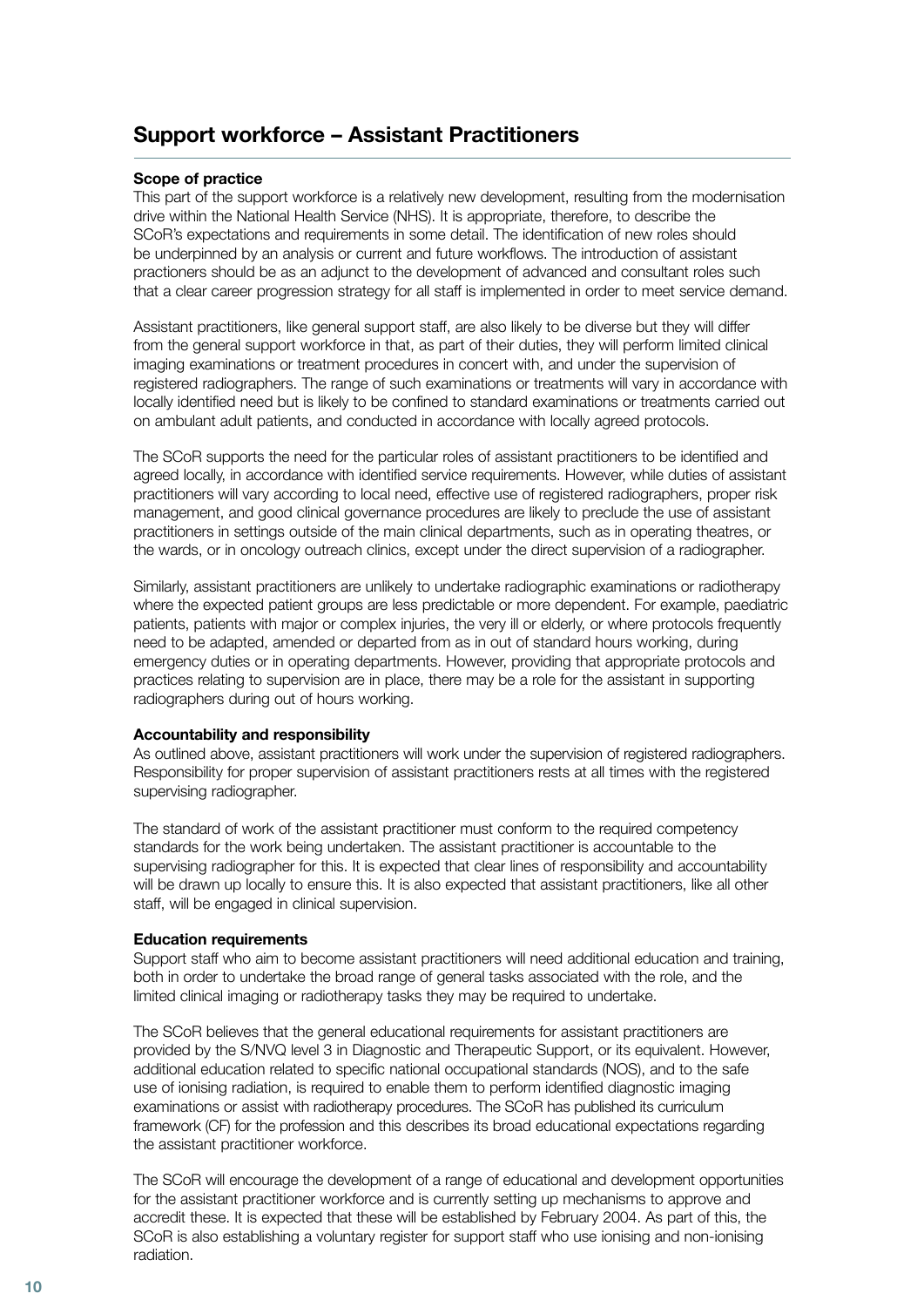<span id="page-9-0"></span>It is anticipated that the range of education provision for assistant practitioners will include:

- Additional (S/NVQ 3) units, professionally developed and accredited, similar to the one recently introduced in mammography; these are likely to be developed following approval of the national occupational standards (NOS) and to be available to the NHS later in 2003 or early in 2004.
- Work-place based learning units, developed locally to meet specific service needs, preferably in conjunction with a local FE or HE provider, or an NHS Trust's training unit and based on the NOS. These would need to be of a similar or higher standard to that of an S/NVQ 3 unit.
- Higher education qualifications, for example Certificates or Diplomas of Higher Education, or Foundation Degrees, again embedding NOS within them. Where such qualifications are offered, they are expected to provide a broad higher education experience that is relevant to the role and function of the assistant practitioner, but which also supports some advanced standing in the context of a BSc/BSc (Hons) degree in radiography.

### **Pay and grading**

The SCoR has established that the job evaluation profile for an assistant practitioner will place them in Band 4 of the new NHS pay spine.

#### **Further development of the support workforce**

It is expected that the whole of the support workforce in radiography will have access to further development, and will be able to build a career in radiography via the skills escalator, if they so wish. For those with the S/NVQ 3 and additional radiography specific units, or accredited work based learning, and wanting to progress, it is expected that this would provide entry into professional level education. Advanced standing with this level of qualification is unlikely to be appropriate unless it can demonstrate learning outcomes equivalent to those within BSc/BSc (Hons) programmes in radiography.

For those holding a Certificate or Diploma of Higher Education or a Foundation Degree, some advanced standing is appropriate. However, a higher education institution seeking to offer advanced standing will need to demonstrate that it has mapped the outcomes of the qualification offered against the qualification to be pursued. Notwithstanding, claims for advanced standing of more than 50 per cent are unlikely to be considered favourably, in line with current standard practice in higher education.

It should be noted that the SCoR believes that where the decision is made to develop a Certificate or Diploma of Higher Education or a Foundation Degree, these are expected to be aimed at meeting the needs of the assistant practitioner. As such, caution needs to be exercised in embedding these in current or future programmes aimed at producing registered radiographers. Where such an approach is intended, the development will need to demonstrate clearly how the needs of both groups, assistant practitioner trainees and student radiographers, are to be met.

#### **Accreditation of the support workforce in radiography**

The SCoR already accredits the professional level workforce in radiography through validation and approval of both pre- and post-registration education programmes, and through accreditation of the individual as they enter membership of the professional body.

The SCoR is extending the scope of these procedures to include the support workforce with effect from October 2003. Detailed documentation on these procedures will be issued separately.

Importantly, however, all support workers undergoing S/NVQ 2or 3 level qualifications or equivalent are expected to register with the SCoR; and all those developing work based learning programmes, Certificates or Diplomas of Higher Education, or Foundation Degrees for assistant practitioners, will need to gain approval of these programmes prior to admitting trainees to them, and will need to ensure that the learners/students are registered with the SCoR.

On gaining the S/NVQ, or on qualification from recognised and approved programmes, individuals may seek accreditation and membership from the SCoR and admittance to a voluntary register.

Further information will be issued as it becomes available.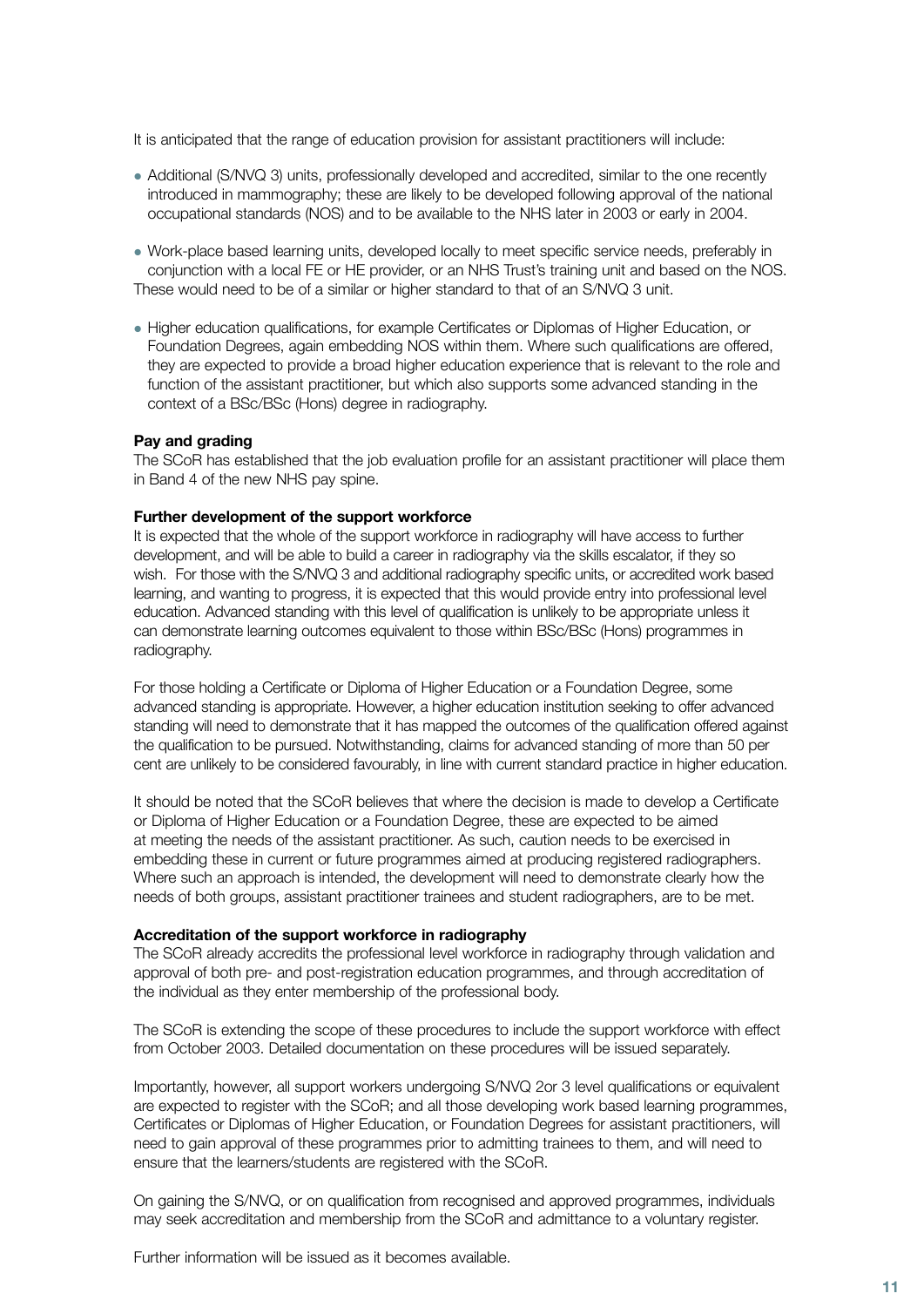### <span id="page-10-0"></span>**Practitioner**

### **Introduction**

All radiographers at the point of registration are competent to practise autonomously in their discipline at the initial level. Clinical skills obtained during their pre-registration period need to be consolidated to provide the foundations for continuing development of this group of staff. Therefore, the infrastructure to nurture and develop radiographers in this category must be in place. This should ensure exposure to both the breadth and depth of clinical skills, organised around service needs, and should include a formal period of induction followed by preceptorship. Additionally, they will require further education and training to develop the level of expertise associated with advanced practice and more specialist or demanding roles. During the consolidation period practitioners will be developing clinical reasoning, research and management skills to support their practice and to act as the platform to advanced level practice.

### **Definition and purpose**

Registered radiographers at the practitioner level undertake a broad portfolio of diagnostic examinations/radiotherapy procedures in the delivery of care for both imaging and radiotherapy patients. The practitioner will be an integral member of the radiography team to ensure the delivery of high quality clinical care.

### **Education requirements**

The minimum qualification for registration at this level is currently a BSc (Hons) degree or its equivalent.

### **Pay and grading**

The Whitley Council grading definitions have not necessarily enabled the changing roles of practitioners to be acknowledged and rewarded appropriately. Hence, the SCoR have developed local agreements, under the aegis of PT'A' Advance Letter 3/96, to introduce linkage between radiographer and Senior II grades, based on competencies. These enable departments to reward staff properly as their competence and confidence develops. The SCoR believes these agreements still have a useful life, even in the context of Agenda for Change.

The Job Evaluation profiles for staff working at this entry level to professional practice have been formally assessed at Band 5. However, radiographers' roles tend to evolve quickly following the preceptorship period, so that they are required to operate in more autonomous clinical situations and making the overall care delivery provided by the practitioner exceed that normally associated with Band 5. Accordingly, provision has been made for review of job size no earlier than one year and no later than two years from the date of qualification, using the NHS Job Evaluation Scheme. Evaluations that demonstrate the job weight is of sufficient size to move to the next pay band, ie Band 6, should be effected immediately and without the need to apply for a post at the higher level or to wait for a vacancy at this level to occur. The SCoR expects that practitioners entering at Band 5 will progress to Band 6 within the two-year timescale outlined above.

### **Accountability, autonomy and responsibility**

On qualification, the practitioner operates at the level required for registration with the Health Professions Council (HPC) and professional practice. This requires a period of induction and preceptorship in order to consolidate clinical competence.

The minimum standards for safe practice at this level have been established in accordance with the education and practice criteria set out by the Quality Assurance Agency (QAA) in the benchmark statement for radiography and, latterly, with proficiency criteria set out within the Standards of Proficiency isued by the HPC. However, it is expected that all practitioners will develop from this minimum level as their career progresses. The minimum standards will be the building blocks upon which an individual develops supported by the preceptorship period, continuing professional development and clinical supervision. This will be evidenced by further development and exercising of reflective clinical judgement in conjunction with assuming responsibility for the assessment, planning and delivery of patient care in their chosen discipline. They will liaise effectively with other professionals and supervise assistants, students and other staff. Importantly, the philosophy of clinical supervision will be embedded upon entering practice.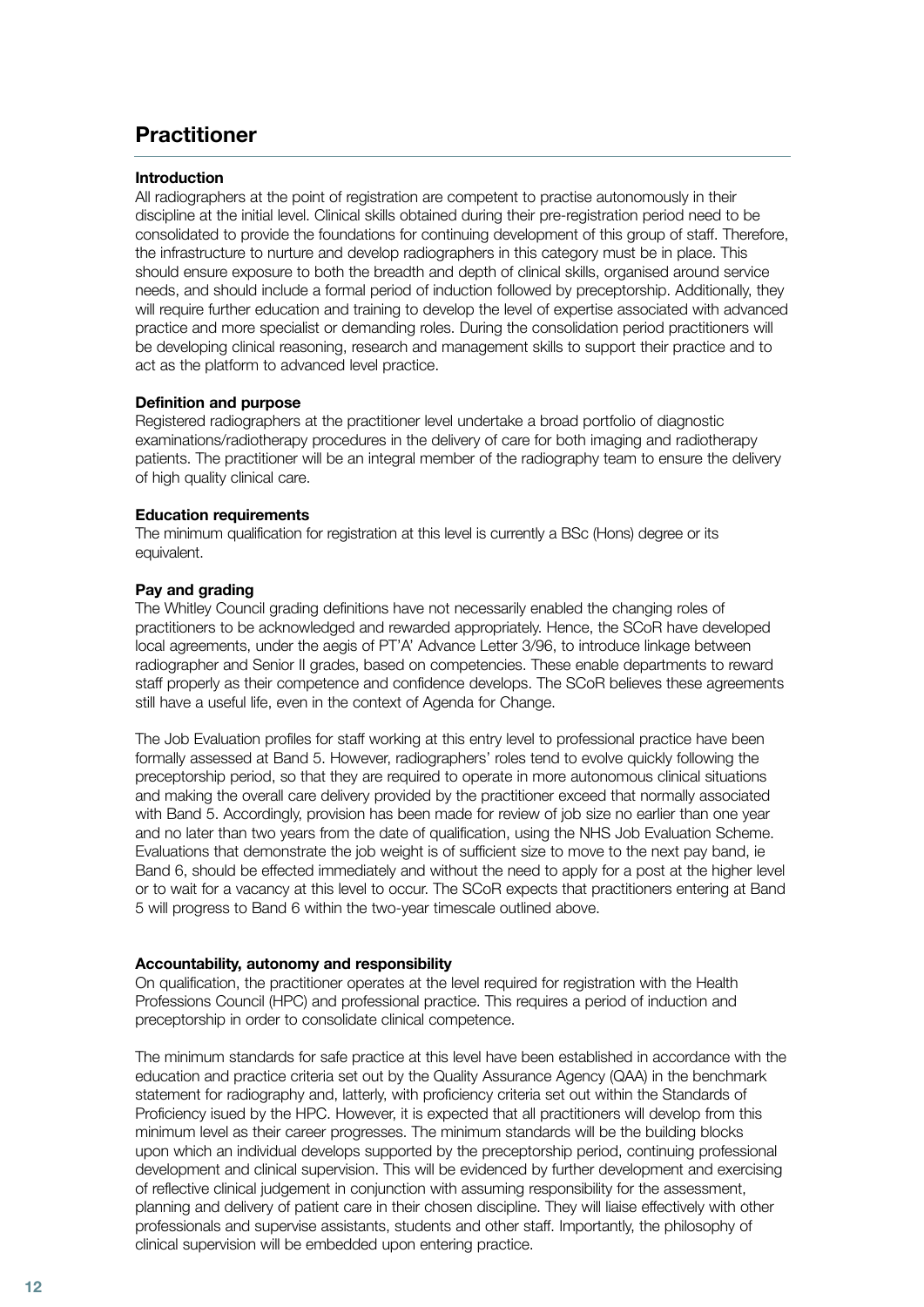### <span id="page-11-0"></span>**Support and resources**

Practitioners in radiography will be competent to practice at the point of registration and it is intended to link their specified competencies to relevant occupational standards. A period of preceptorship will be introduced to ensure the smooth transition from student to confident clinical practitioner. A formal framework for the introduction of clinical supervision within which the preceptorship period will operate needs to be implemented within all clinical imaging and radiotherapy and oncology departments.

Following the preceptorship period, practitioners will be engaged in clinical supervision and continuing professional development to maintain and develop new competencies in preparation for further advancement through the career progression framework in relation to service needs and demands. Practitioners, whilst practising at this level, will be exploring and experiencing service opportunities that may influence their personal career development aspirations.

### **The role and function**

These posts will be structured around identified service needs and the radiographer will be competent to undertake a diverse range of diagnostic examinations or radiotherapy procedures.

### **Core function**

This is the delivery of high quality clinical practice within one of the following five areas of practice, namely radiotherapy, diagnostic imaging (to include computed tomography), magnetic resonance imaging, nuclear medicine and ultrasound, as well as other areas defined within the spectrum of radiography practice. At this stage of a radiographer's career, it is expected that he or she will exhibit skills relating to JE Band 5, progressing to 6.

During this period, radiographers will be exposed to a variety of team/professional leadership models, practice and service developments, research and evaluation, and will undertake education, training and professional development as appropriate for service and personal needs. However, this time is very influential in a radiographer's career and will cement the foundations of clinical practice initiated in the undergraduate process.

### **Knowledge understanding and skills required for this role**

The radiographer should be able to demonstrate attainment of the knowledge and skills as outlined in the QAA benchmark statement for radiography and the HPC's proficiency standards, as follows:

### **Knowledge and understanding**

The qualified practitioner should be able to demonstrate:

- The clinical skills required for the practice of radiography
- The underpinning academic knowledge base to support the practice of radiography
- Detailed understanding of the legislation, professional and statutory codes of conduct that affect radiography practice
- A wide understanding of the health care environments
- Understanding of the key educational principles upon which health care education is founded

### **Skills**

A practitioner should be able to demonstrate the following key skills:

### *Information gathering*

- An ability to gather and evaluate evidence and information from a variety of sources
- An understanding of the research process to collect and interpret data to inform practice

### *Problem solving*

- Well developed problem-solving skills
- $\bullet$  An ability to form an opinion from the evidence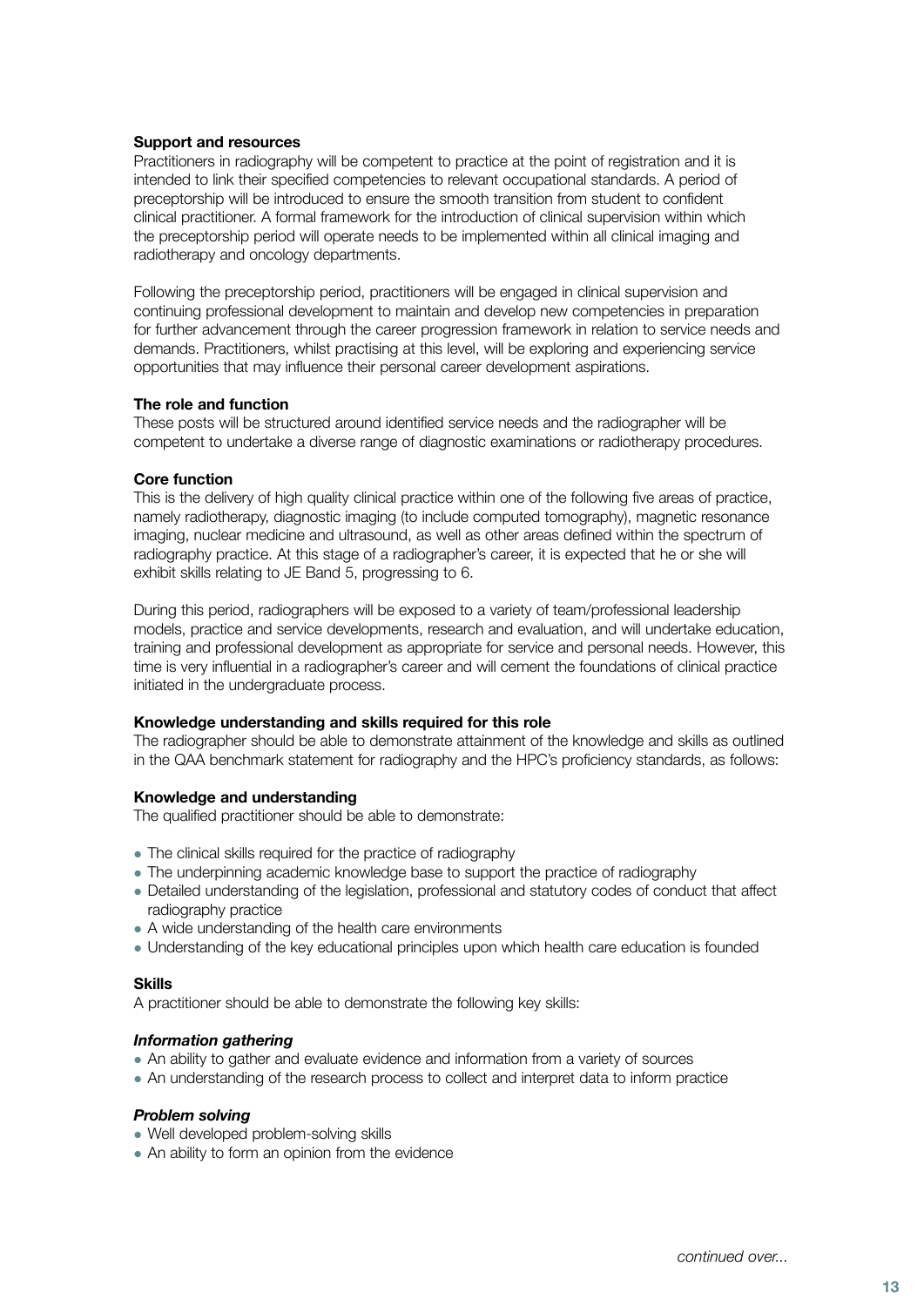### *Communication*

• Effective communication skills to facilitate information giving, advice, instruction and offering professional opinions to colleagues, patients, clients, their relatives and carers

### *Literacy*

• Ability to understand complex information and to record written information for self and others to use in a coherent manner

### *Numeracy*

• Ability in understanding, manipulating, interpreting and presenting numerical data

### *Information technology*

• An ability to engage with technology and health informatics

### *Clinical practice*

- Demonstration of the clinical skills required during a first post
- Ability to engage with clinical supervision (at the preceptorship level)
- A developing ability in more specialised or demanding areas of practice

Other relevant skills are highlighted within the Curriculum Framework published by the College of Radiographers in 2003.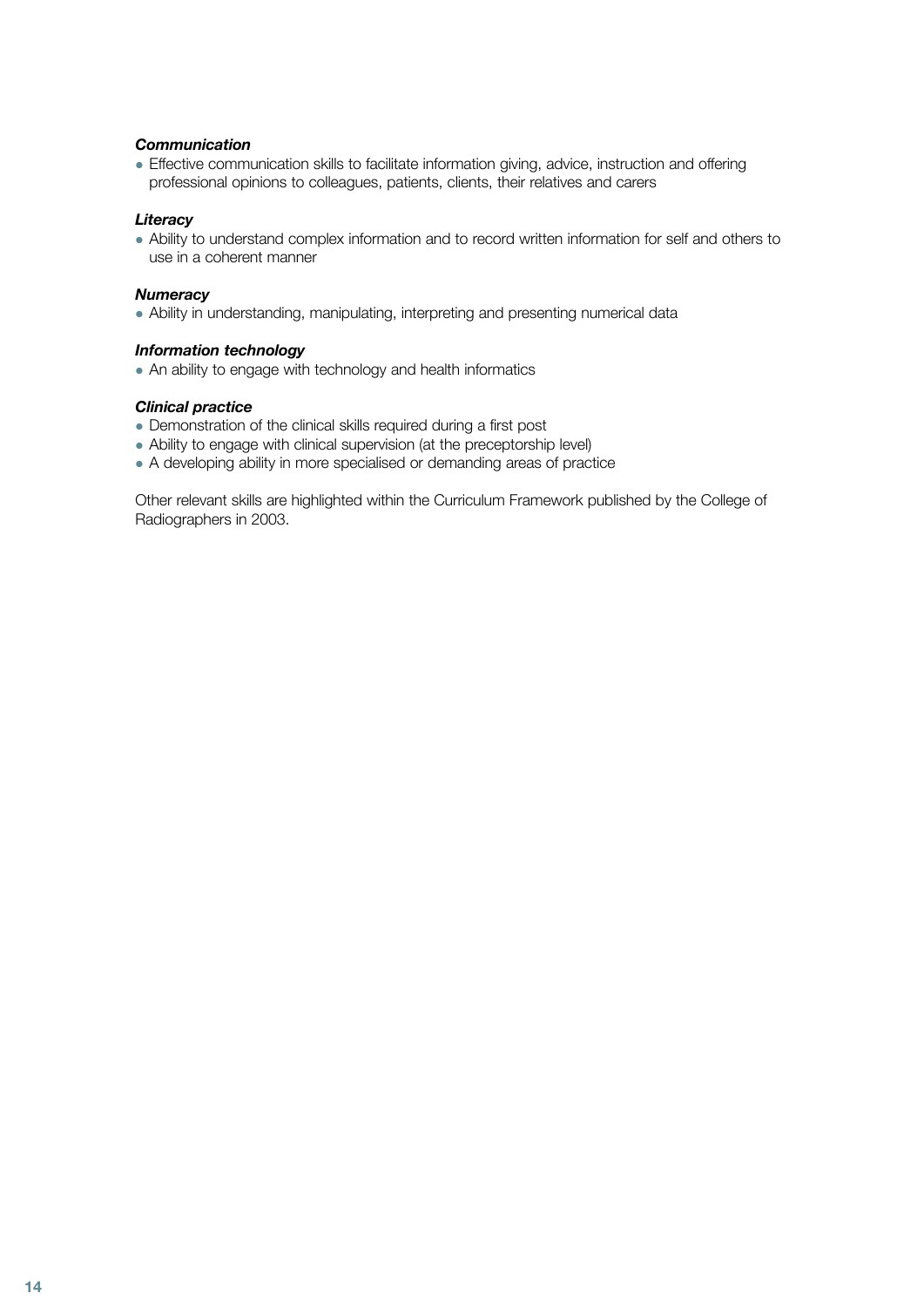### <span id="page-13-0"></span>**Advanced Practitioner**

### **Introduction**

The advanced practitioner category encompasses the considerable depth, breadth and spectrum of radiography practice. Predominantly, advanced practice relates to expert clinical practice usually, but not inevitably, in association with one or more other functions. For example, team leadership, research, or service development.

### **Definition and purpose**

The advanced practitioner spectrum is diverse and forms the continuum from practitioner to emergent consultant. As a result, there will be many radiographers employed in this category at various points dependent upon their experience and expertise.

Advanced practitioner roles encompass the breadth and depth of current and future radiography practice, including clinical practice, service management, research and education. At this level the radiographer has specialised, or developed their knowledge and skills and, in relation to clinical practice, the core function will be related to a range of diagnostic examinations or radiotherapy procedures in the delivery of care for patients related to that expertise. For non-clinical fields of practice, the model is similar and should be translated to support career development for radiography managers, researchers and academics.

The advanced practitioner will be an integral member of the radiography team, but will also interact with the wider multidisciplinary team to ensure the delivery of high quality clinical care. Similarly, research, manager or academic radiographers at the advanced practitioner level will be expected to deliver high quality services within their relative domains.

### **Education requirements**

The SCoR believes that the educational requirements to support this level of post registration practice are education and/or development through work place learning and practice to N/SVQ level 4/5 and/or Masters level qualifications, or the equivalents.

### **Pay and grading**

It has been difficult in the past for staff to secure consistent and coherent recognition for their individual contributions to service delivery and development, often waiting for vacancies to arise at a higher grade. The SCoR has developed a number of local grading agreements, often using the incremental scales previously used only for management roles (ie, superintendent scales) to reward and acknowledge clinical skills development. The SCoR believe these are still valuable and should continue to be developed at present.

It is expected that the national Job Evaluation scheme will provide a system that will reward staff for the knowledge and skills required for their role regardless of staff establishments. Early indications of job profiles so far agreed for advanced practitioners indicate that Bands 7 and 8 will be used for staff working at this level, depending upon the exact nature of the role.

### **Accountability, autonomy and responsibility**

As stated above advanced practice is a continuum and, as a result, the advanced practitioner's level of autonomy and responsibility will be determined by the individual radiographer's competencies and the practice setting. As with all levels of professional practice, radiographers are accountable for the results of their professional actions caused by act, negligence, omission or injury. As their careers develop at this level they will be reflective, accountable practitioners with developed judgement and decision-making skills. They will contribute significantly to the clinical management of individual patient care. They will liaise effectively with other professionals and supervise assistants, students and other staff and will work closely with consultant appointments in their field. They will also be engaged in clinical supervision or its alternative model depending upon their practice setting.

### **Support and resources**

Radiographers practicing at advanced levels in radiography will be experienced radiographers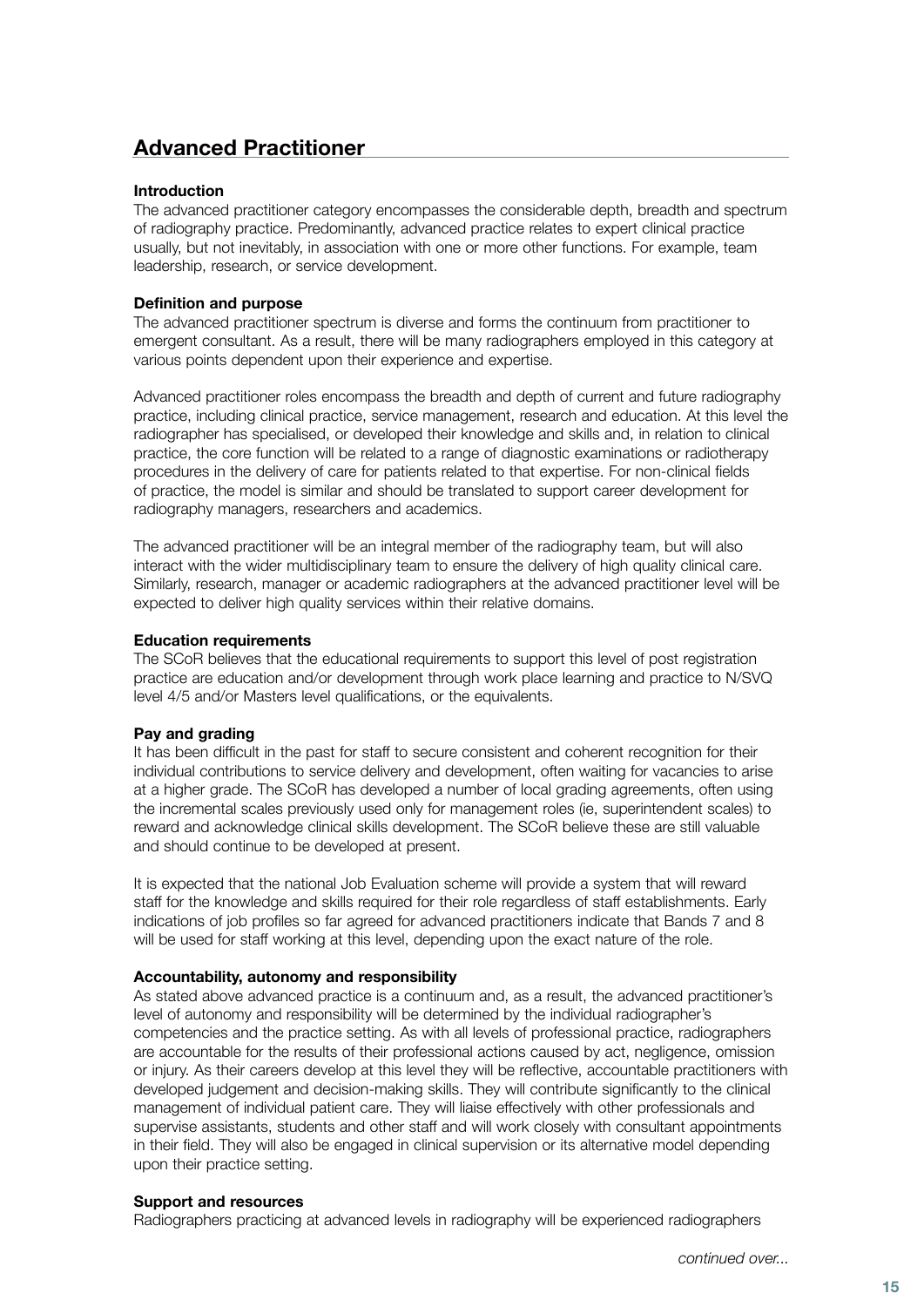<span id="page-14-0"></span>who have, or are successfully engaging in, relevant post–registration development. The nature of the advanced practice role will demand that the individual is actively involved in career long learning to support the continuing acquisition of the necessary depth of knowledge. The higher level of skills required for operating as an advanced practitioner must be combined with the necessary demonstration of continuing competence.

The shape of advanced practice roles will be influenced by local service provision and identified patient needs. Inherent in providing this level of practice will be the need to actively engage in clinical supervision within and without the clinical imaging or radiotherapy and oncology department. Radiographers practising at this level will have enhanced clinical reasoning skills.

In order to be able to contribute fully to evolving service developments, radiographers working at this higher level will need access to wider development opportunities and further education to ensure that they are well placed to deliver new and innovative patient focused services.

### **The role and function**

These posts will be structured around identified service needs and the infrastructure to support practice to secure service delivery of the highest quality.

### **Core function**

Expert clinical practice used to deliver high quality patient focused care in Diagnostic or Therapeutic Radiography, or the equivalent in service management, research and education.

### **Supporting functions (optional)**

- Team/professional leadership and/or
- Practice and service development and/or
- Education, training and research and development

The above supporting functions may be equally divided within the job specifications for advanced practitioner roles or, more likely, they will be weighted to support the particular scope of a specific advanced practice role. The advantage of the latter model is that this will facilitate easier movement between advanced practice roles with relevant and suitable further education and training. It also recognises that there will be an overlap between some supporting functions.

### **Knowledge, understanding and skills required for this role**

In order to practice at this level, the advanced practitioner will be expected to have acquired knowledge, training and experience, and a range of skills additional to that required for registration. These should include enhanced/advanced analytical, judgement, planning, organisational and patient care skills. They should also be able to communicate information that may be highly complex, sensitive or contentious.

Radiographers working at an advanced level of practice will be able to demonstrate that they fulfil at least the core expert clinical practice function and relevant indicative features from the supporting functions given below:

### **Expert clinical practice**

- Use their diverse experience and skills to improve the patient experience
- Use effective communication skills to communicate with patients and carers to support and empower them through the care pathway
- Undertake critical evaluation and assessment of the patient
- <sup>l</sup> Lead practice development and devise and implement schemes of work based on current evidence. Innovate and initiate evidence based practice
- Make specific interventions based on evidence appropriate to assessed needs, context and culture, in partnership with patients and other professionals; and make appropriate referrals
- In partnership with patients and other professionals, make sound ethically bound decisions which are in the interest of patients
- Supervision of assistant practitioners and practitioners to provide seamless patient care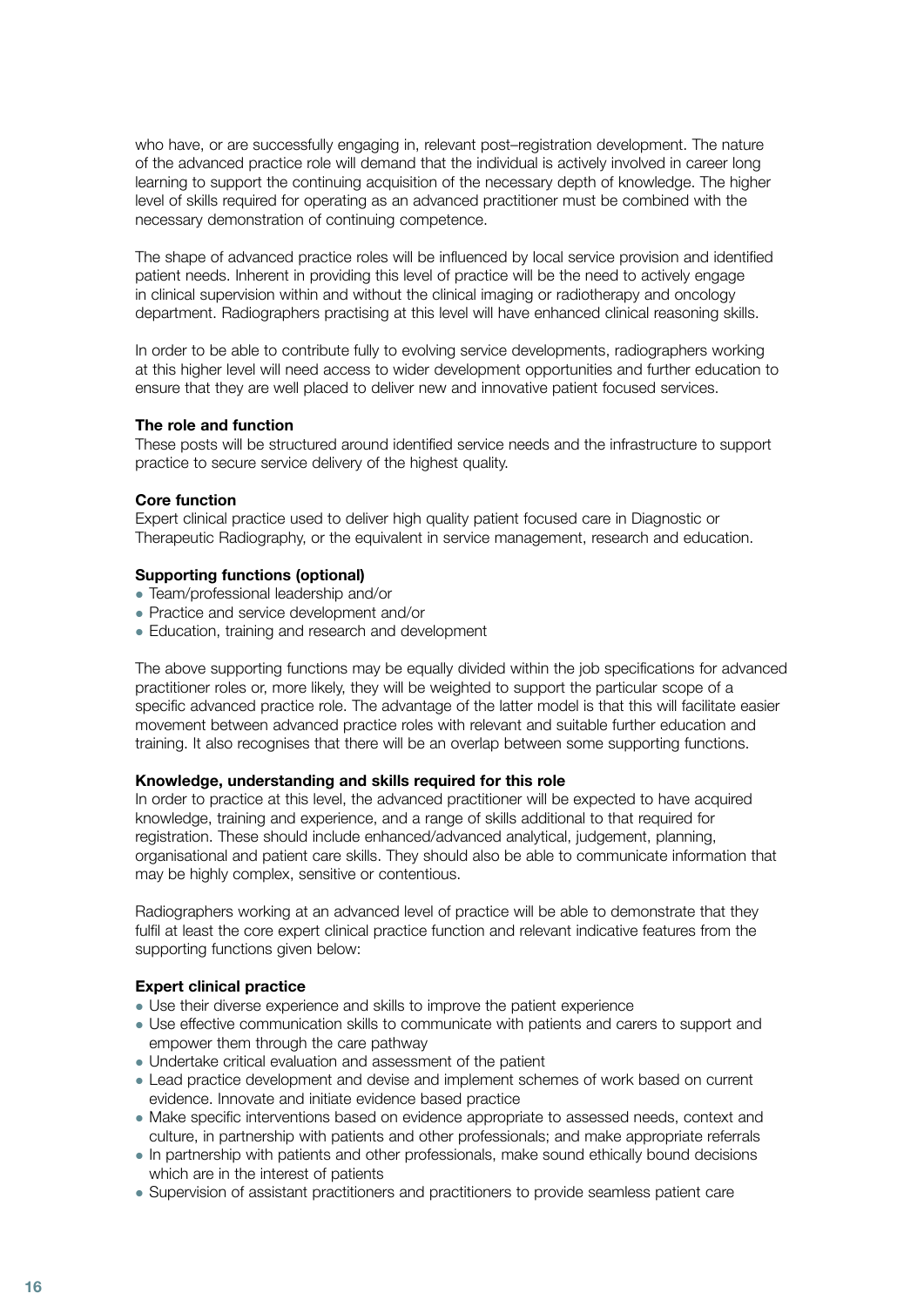### <span id="page-15-0"></span>**Team/professional leadership**

- Work collaboratively and in partnership with other practitioners, delegating appropriately
- Inspire, motivate and collaborate with all stakeholders to facilitate improvements in service delivery
- Be recognised and accessible as an expert in their specified field, promoting best practice, giving expert advice and disseminating knowledge to the profession and to a wider health care arena
- <sup>l</sup> Identify gaps/deficiencies in practice and generate new evidence based solutions that best meet the needs of patients
- Work with the multi–professional team to continually audit and evaluate clinical practice and implement change in accordance with clinical governance demands
- Be proactive in developing and improving their own competence in recognised ways, including accessing professional clinical supervision that may be inter-professional
- Be able to develop appropriate strategies for continuing self-audit and self-appraisal in order to evaluate their performance in relation to service delivery, and to effect change accordingly
- Work collaboratively to identify, plan and deliver programmes to meet personal and professional development needs of self and others
- Continually assess and monitor risk in their own and others' practice and challenge others where appropriate
- Develop protocols, documentation systems, standards, policies and clinical guidelines for use by multi–professional teams

### **Practice and service development**

- Collaborate with and involve other service providers to challenge professional and organisational boundaries in the interests of all stakeholders
- Synthesise coherently and effectively the knowledge and expertise related to their area of practice
- Critically appraise evidence from diverse sources to make informed judgements about its quality and appropriateness
- Contribute to the human resources function for radiography
- Undertake local business and financial functions, commissioning, procurement and budgeting
- Develop public relations networking
- Have major health and safety responsibilities
- Assist with departmental policy setting
- $\bullet$  Involvement in marketing
- Lead in local governance matters
- Offer appropriate advice to their own and other professions on care practices, delivery and service development
- Develop appropriate strategies to make the best use of resources and technology in the interests of patients and to achieve optimum outcomes
- Proactively develop new partnerships in the best interest of the services and agencies

### **Education, training, research and development**

- Seek and identify opportunities to apply new knowledge to their own and others' practice in structured ways
- Contribute to the wider development of their area of practice through research, publicising and disseminating their findings in appropriate forums
- Alert appropriate individuals and organisations to gaps in evidence or practice knowledge that require resolution through research
- Synthesise coherently and effectively the knowledge and expertise related to their area of practice
- Critically appraise evidence from diverse sources to make informed judgements about its quality and appropriateness
- <sup>l</sup> Process and assimilate new unbiased information for use by all stakeholders
- Contribute to research and development initiatives

### **Working across professional and organisational boundaries**

- Draw upon an appropriate range of multi-agency and inter–professional resources in their work
- Deliver multi- and uni-professional education and training programmes
- Contribute significantly to the education of practitioners within the wider multi–disciplinary team
- Contribute to the evidence base for radiography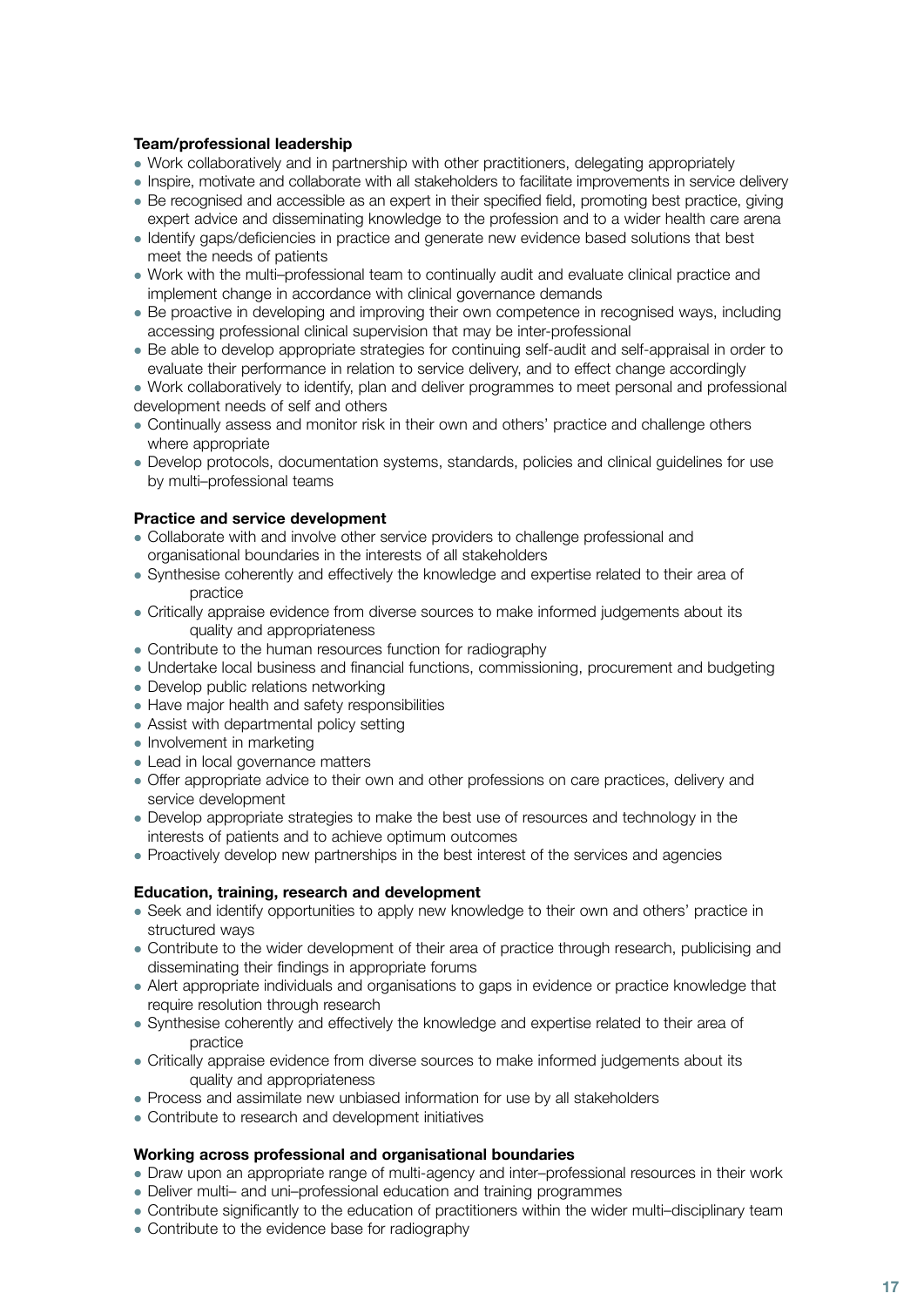### <span id="page-16-0"></span>**Consultant Practitioner**

### **Definition and purpose**

The context of consultant practitioner posts in radiography need to be clarified in terms of nature, purpose and intended outcomes professionally, personally and organisationally. Key to this is the agreement and specification for relationships and accountability. The consultant practitioner is a champion in the clinical, academic or research field bringing innovative solutions to patient care. Their role is one that defines professional development and influences at a strategic level. As such, consultant practitioners will play a pivotal role in the integration of clinical, education and research findings in practice. The consultant practitioner is able to initiate clinical service developments and deliver improved patient outcomes through the implementation of the findings of:

- Clinical research
- $\bullet$  Clinical audit
- Clinical governance
- Clinical risk assessment

They are independent creative thinkers who are advancing research and education for service developments, and are able to work across boundaries. They will provide leadership and function as consultants to other practitioners, and are engaged in clinical supervision activities to support them in their role. Consultants will have developed mature clinical reasoning skills underpinned by practice experience and relevant education. They will carry their own caseload.

### **Education requirements**

The SCoR believes that the educational requirements to support this highest level of clinical practice are education and/or development through work place and other learning and practice that is equivalent to doctoral level.

### **Pay and grading**

Access to posts at this level is governed by the regulations set out in PT 'A' Advance Letter 2/2001 for England, although the Pay Review Body amended the pay levels in 2002. Similar conditions apply in Scotland and Wales and are anticipated in Northern Ireland. The first consultant radiographer posts were established in 2003 and it is expected that more will follow. The SCoR has established that the Job Evaluation profile for a consultant radiographer will place them in Band 8 of the new NHS pay spine.

### **Accountability, autonomy and responsibility**

Consultants will work across traditional boundaries and the role will incorporate the core function of their expert clinical practice supported by additional functions to benefit the patient. Like all registered radiographers, they are professionally autonomous and work within the profession's ethical framework, ensuring that they work within their own level of competency and identify those that need developing to ensure that service needs are met. Crucially, this role will be pivotal to the wider multi-disciplinary team.

### **Support and resources**

Following careful analysis of the impact of the post, agreement needs to be made about the wider resources necessary to support both the individual and the post. Particularly for newly appointed consultants, appropriate levels of mentorship and access to development opportunities offered by peers locally, nationally and internationally must be ensured.

### **The role and function**

Radiographers practicing at this highest level of practice will demonstrate mastery of skills. These posts will be structured around identified service needs and the infrastructure to support practice to ensure service delivery is of the highest quality.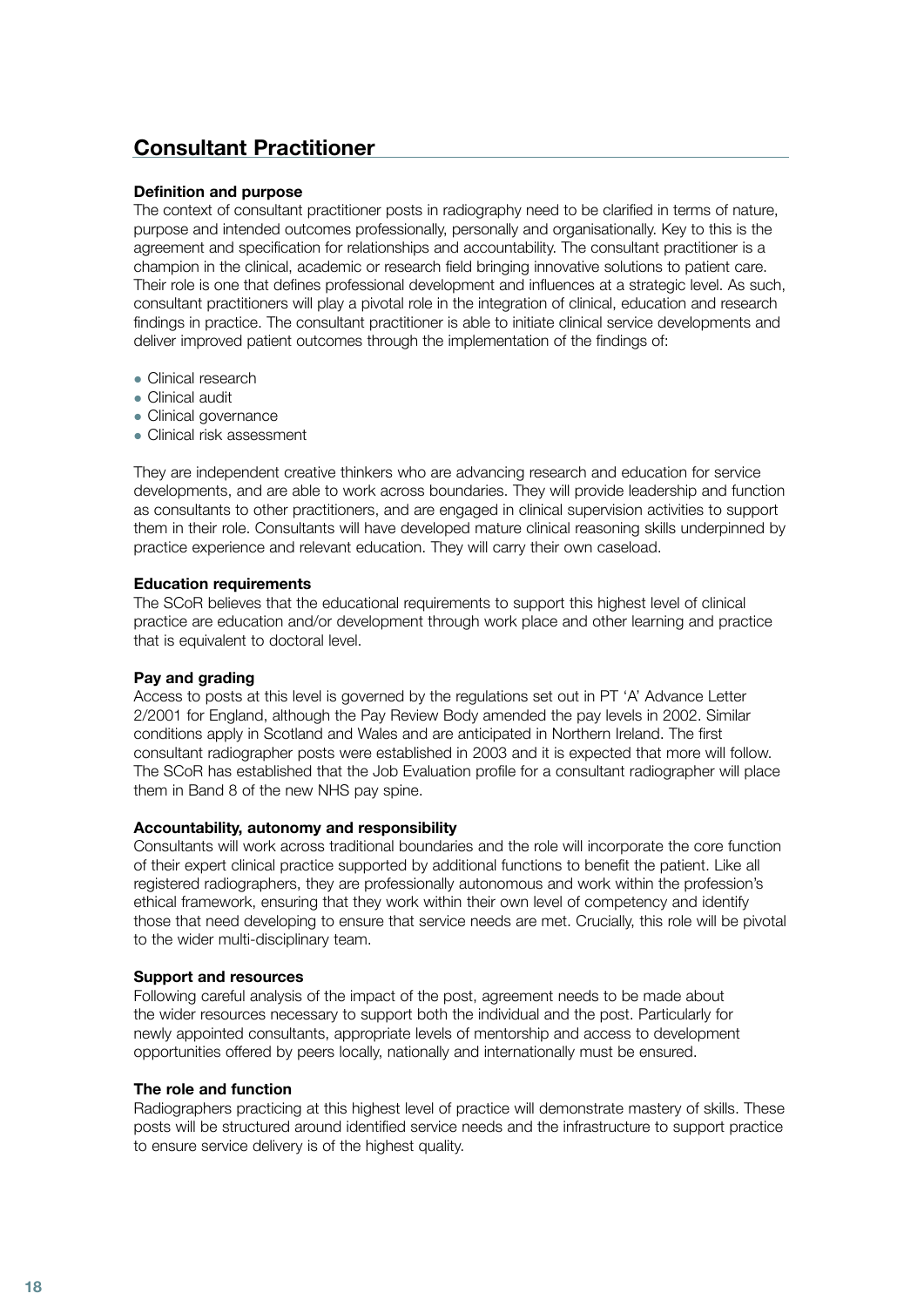### <span id="page-17-0"></span>**Core function**

It is expected that expert clinical practice is the central function of this post supported to varying degrees by the following key areas of responsibility dependent upon local service provision requirements.

### **Supporting functions**

- Professional leadership
- Practice and service development
- Research and evaluation
- Education, training and professional development

### **Knowledge, understanding and skills required for this role**

In order to practice at this level, the consultant radiographer will be expected to have acquired knowledge, training and experience and demonstrate a portfolio of key skills as identified below:

- Expert clinician, academic or researcher and able to demonstrate credibility
- Clinical leadership
- Ability to work within complex organisations
- Facilitation of change by collaborating with stakeholders within own profession, across other professions and both intra– and inter–organisationally to produce innovative practice and service development showing improved patient outcomes
- Joint working with academic/clinical institutions, ensuring the development of research programmes within the workplace
- Written and verbal communication skills of the highest order, demonstrating the use of a variety of media
- Ability to manage change and contain conflict, ensuring resolution with positive outcomes
- Advanced negotiation skills
- Ability to lead within the profession and develop multi–professional working, both within an organisation and across organisational boundaries
- Ability to design and implement research and development programmes
- Strategic planning abilities
- Ability to develop working relationships locally, regionally and nationally
- Ability to translate and integrate evidence based research/guidelines into the development of local pathways of care
- Understanding of commissioning processes leading to service development
- Understanding of the impact of current government and regional policy developments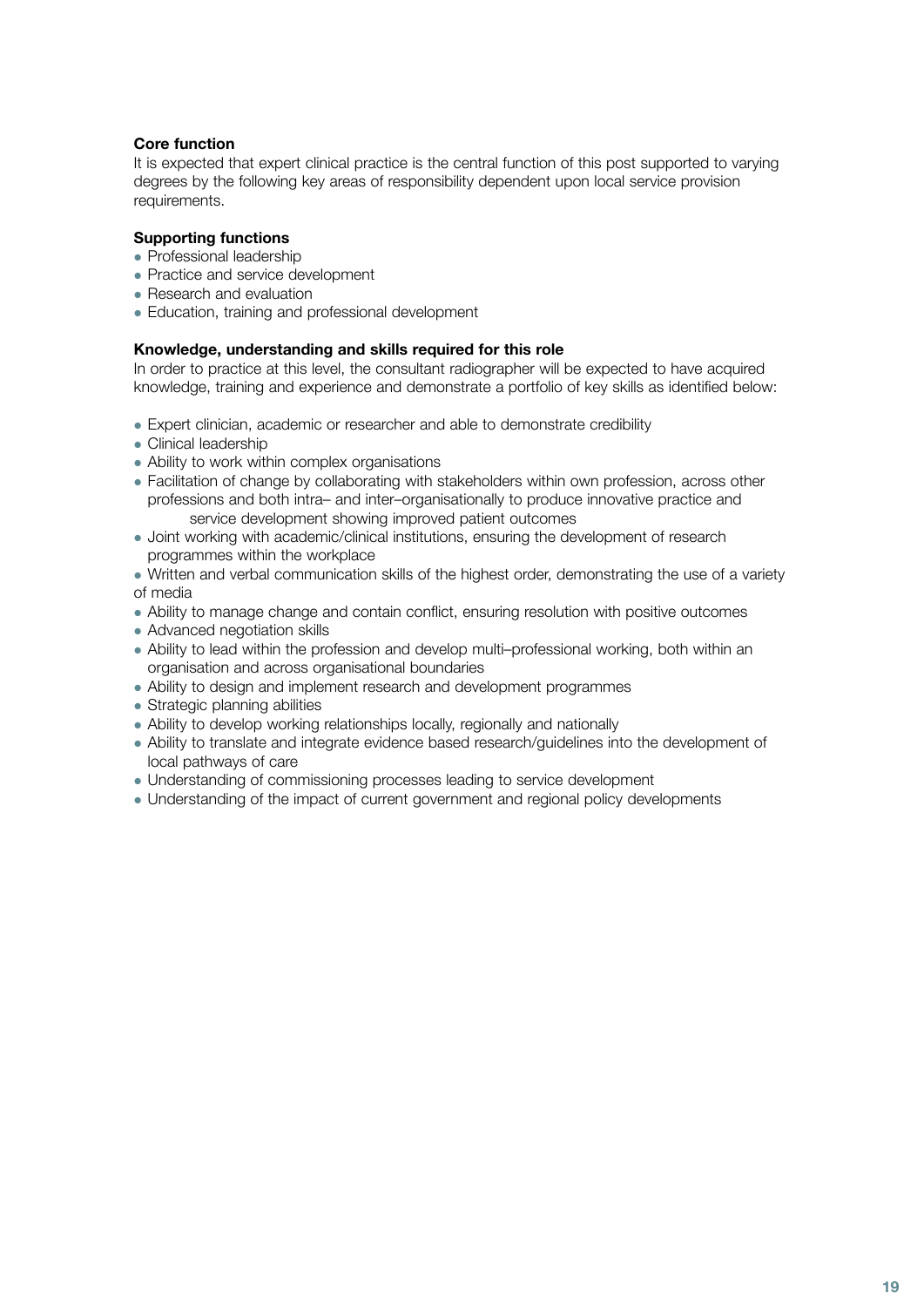### <span id="page-18-0"></span>**Action points**

Radiography is a core service primarily based, at present, in the acute sector with radiographers making significant contributions to the patient/client care pathway. *Shifting the Balance of Power* (2001) has clarified the significant role that primary care will play in delivering coherent health and social care in England. Similar policy developments are also taking place in the other three home countries, tailored to the particular needs of patients within Scotland, Wales and Northern Ireland.

In all four countries, changes are continuing apace within the wider health and social care arena and are impacting upon radiography. The public and patients expect that radiographers will be adequately prepared to deal with these changing situations based on the latest evidence. To meet the current challenges, radiographers must embrace the potential offered for developing their clinical roles and where necessary change practice to align with local service needs that support patient focused care.

The professional body believes that this document, *Education and Professional Development: Moving Ahead* provides the coherent strategic direction and practical support needed to effect the necessary change. It believes that the profession must:

 **Promote and value equally the advanced practitioner level generalist and specialist role radiographers:** This recognises the valuable flexible and expert service provided by generalists who offer breadth of practice coupled with depth of knowledge and experience. They work across and between the spectrum of clinical teams essential to service delivery, particularly in regard to delivering the 24/7 service. Specialist practice advanced practitioner roles complement generalist advanced practitioner roles and are required to ensure seamless care, as well as the meeting of specialist care needs.

 **Use the support workforce and develop practitioners:** The radiography support workforce will necessarily become more integrated into the team and, similarly, practitioners will be contributing to service delivery whilst developing their scope of practice and expertise.

**Demand consultant roles:** These will be pivotal in delivering the challenges set by the primary care agenda as well as making a significant difference to re-configuration of care delivered within the acute and primary care sectors.

 **Adopt cultural changes:** All radiographers and the support workforce must have access to clinical supervision, professional advice and CPD in an environment that nurtures and promotes their individual learning. Additionally, they will need to further refine the knowledge and skills required to provide high quality evidence based care.

 **Promote increased degrees of freedom and professional self-regulation:** Patients have benefited, and will continue to benefit, from radiographers and support staff that have developed enhanced roles that impact directly upon patient/client care. However, radiographers must be clear about their professional responsibility and accountability in exercising these greater freedoms in line with the profession's ethical code and support staff must ensure they act only within their defined roles.

 **Develop effective leaders:** The profession needs effective leadership to manage the development of their scope of practice and in taking on new roles.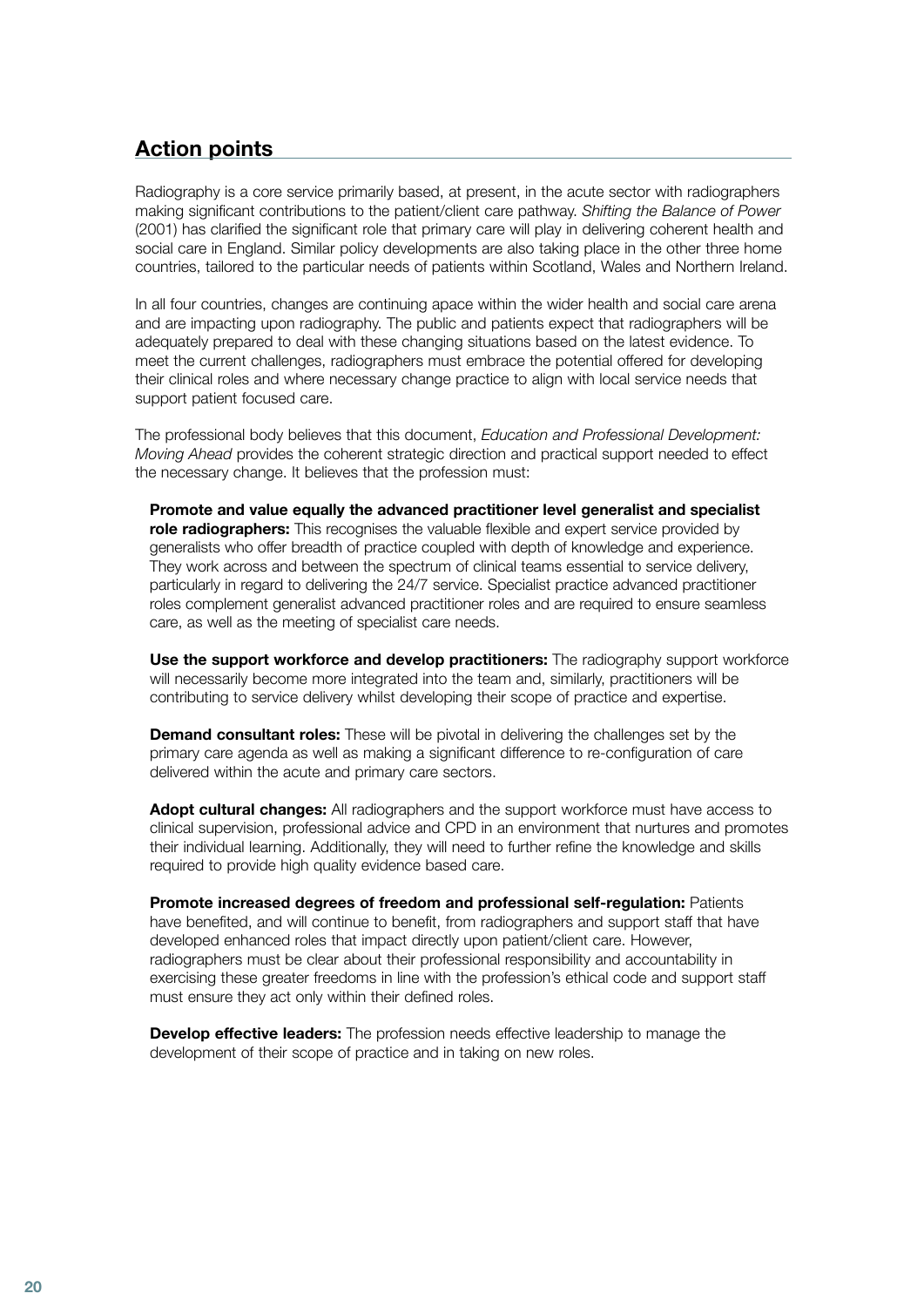### <span id="page-19-0"></span>**What needs to happen**

Radiography practice is continually evolving. Higher levels of responsibility, autonomy and more integrated multi-disciplinary team working have been shown to be beneficial to patients/ clients and to provide radiographers with better job satisfaction. Radiography departments are developing local links with, and being involved in, for example, Primary Care Trusts. Radiographers, via Professional Executive Committees, in tandem with service re-configuration, role and educational re-design are involved in change on a sizeable scale.

The SCoR believes that to continue the evolution in radiography practice, the profession must make clear links across the following three contexts:

- Developing radiographers' potential
- Improving patient care
- Service re-configuration

This continuing evolution cannot be achieved in isolation. Detailed below are the multiple factors required to ensure radiographers can respond to this changing environment in a coherent and supportive manner.

### **Developing radiographers' potential**

- Multiple entry routes to the profession to address skills mix issues and to enable career progression
- Education appropriate to the level of radiography practice
- Radiographers entering the profession to be involved in preceptorship and, subsequently, clinical supervision
- Radiographers to undertake CPD as a matter of course
- Reflective practice to be incorporated formally into radiographic practice
- Radiography clinical teams to be developed within the wider multi-disciplinary team
- Development of enhanced knowledge management skills
- Validation and accreditation processes for all levels of practice

### **Improving patient care**

- Evidence based practice
- Research
- Audit
- Quality assurance
- Clinical supervision
- Clinical governance
- Excellent multi-professional and inter-professional working relationships
- Integration of health informatics into daily practice
- Enhanced roles for clinical experts

### **Service re-configuration**

- Re-configuration of radiography services
- Protected study time for all staff
- Use of Job Evaluation
- Service and role redesign
- Education redesign
- Staff governance
- Engagement with the health informatics agenda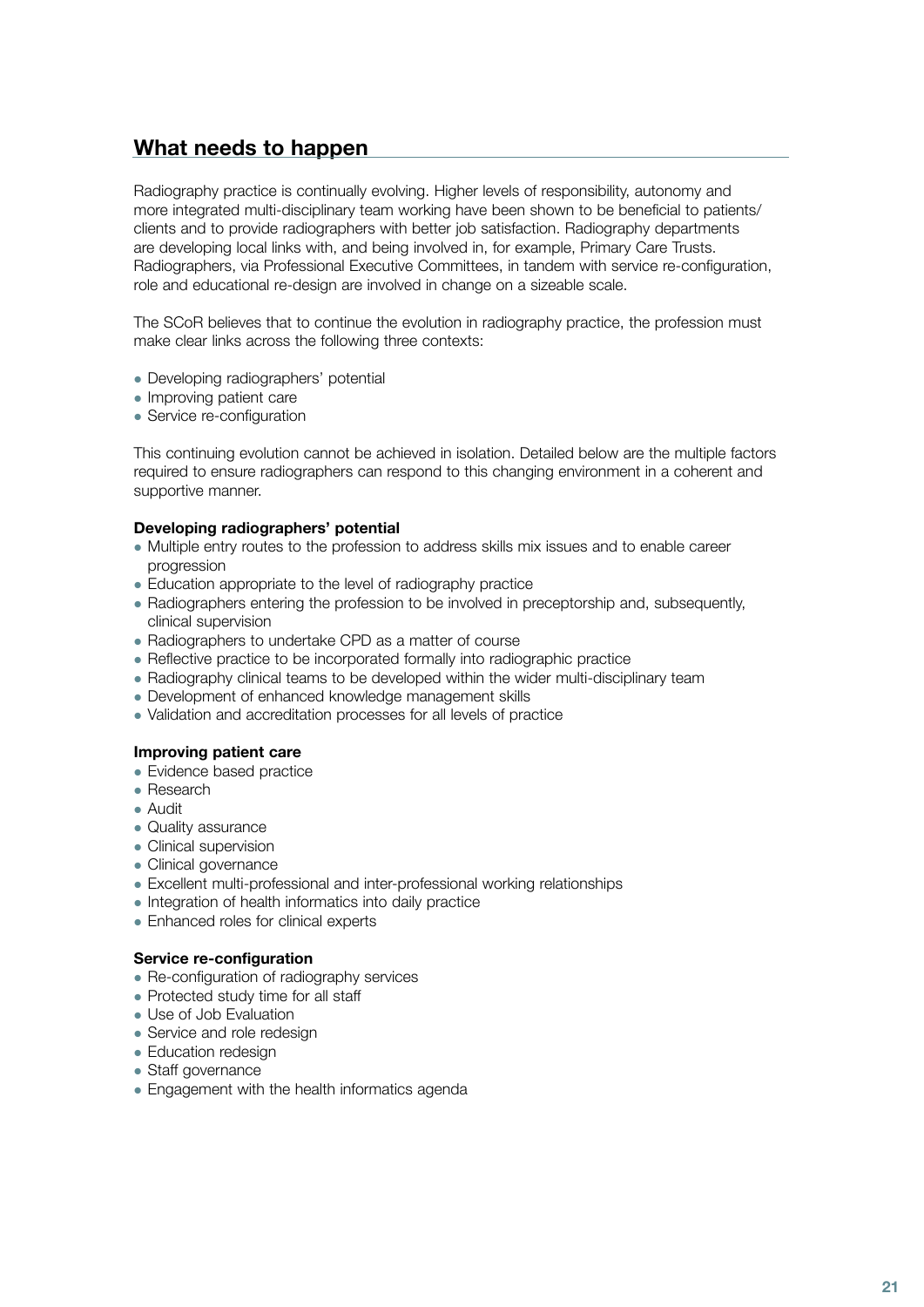### <span id="page-20-0"></span>**Conclusion**

This document forms the next step in releasing radiographers' potential to deliver modern and responsive radiography services. It acknowledges that the changes will take time to embed but accepts that there is now significant momentum pushing forward the changes. The toolkit approach of the document is expected to be put to effective use to ensure that the career progression framework is enacted across all clinical imaging and radiotherapy and oncology services.

Associated with this document are various policy and practice implementation documents to help achieve this outcome.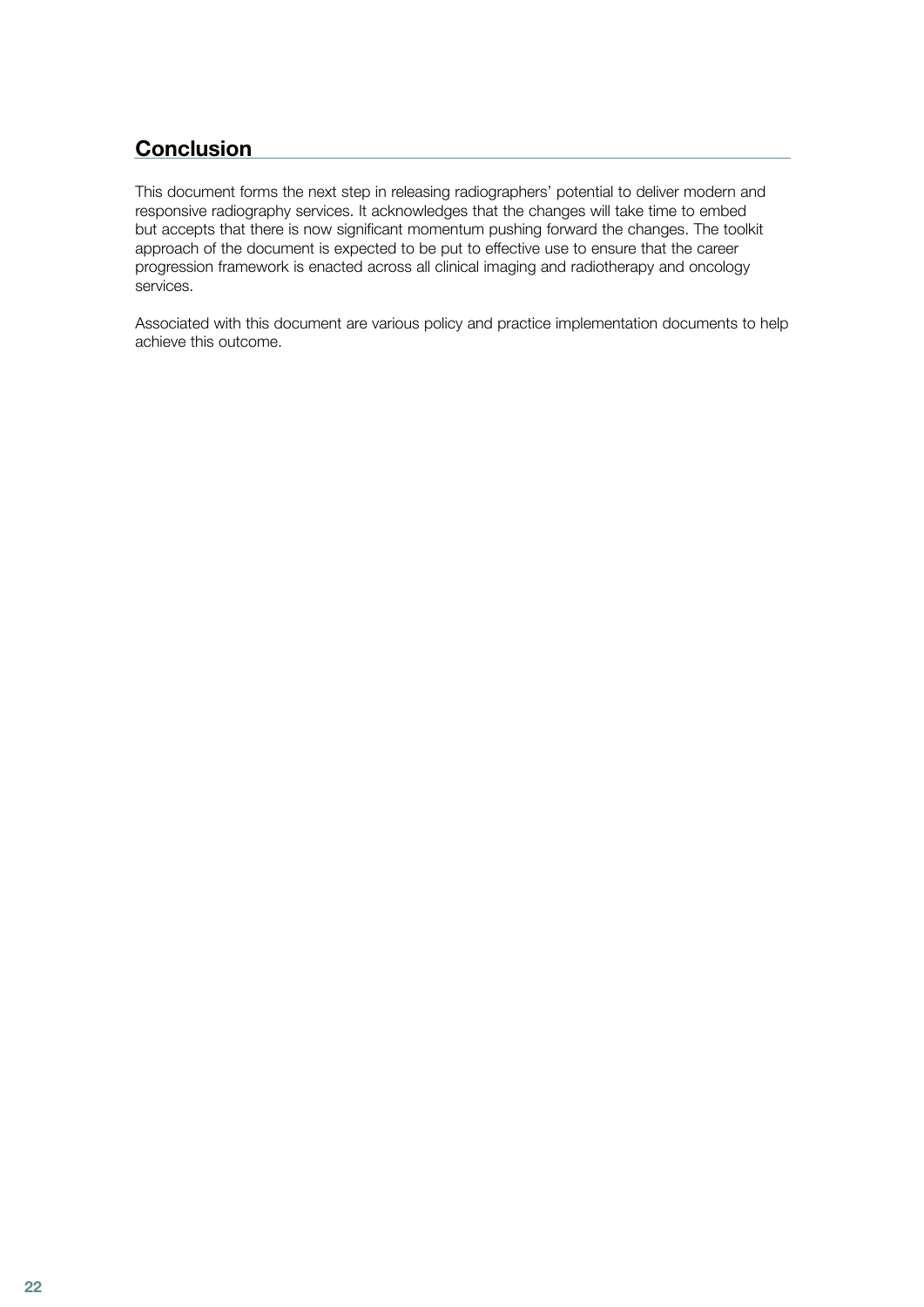### <span id="page-21-0"></span>**Resources supporting the implementation of an education and professional development strategy**

### **A strategy for professional and educational development (EPD) of therapeutic**

**radiographers (SCoR)**

Vision for education and professional development model for therapeutic radiographers. May 2000.

### **SCoR Position Statement on Career Progression**

Outline of four levels of practice. December 2001

### **PT 'A' Advance letter 2/2001**

DH (England) information on PAMS Consultant Pay. 2001.

### **PAM (PT'A') Whitley Council Staff Side Guidance on the Implementation of the AHP Consultant Agreement**

Staff Side Guidance for consultant AHPs. 2002.

### **NHS Circular: PCS(PAM)(PTA)2003/1**

Scottish Consultant guidance. Can be viewed at [www.show.scot.nhs.uk/sehd/pcs.asp](http://www.show.scot.nhs.uk/sehd/pcs.asp) 3 February 2003.

### **PAM (PTA) W 2/2003 & (SP) W 5/2003**

Welsh Consultant guidance. June 2003.

### **Improving Health In Wales: A Plan for the NHS with its Partners**

Sets out a new vision for the NHS in Wales and a new vision for the health, social care and well being of the population of Wales. July 2002.

### **Building on Success: Future Directions for the Allied Health Professions in Scotland**

Sets out the vision and an action plan for developing the services AHP's provide for the people of Scotland. 2002.

### **A strategy for professional and educational development (EPD) of radiographers**

Vision for education and professional development model for therapeutic radiographers. March 2002. (SCoR)

### **Statements for Professional Conduct**

Professional ethical code. March 2002. (SCoR)

### **Interim guidance on implementing the Society and College of Radiographers Career Progression Framework in Radiography**

Interim career progression guidance (now superseded by Moving Ahead). April 2002. (SCoR)

### **Examples of existing agreements in relation to implementing the EPD strategy** Examples include: Addenbrookes, East Kent, Essex Rivers, Nuneaton, London and Worcester. *Please note that each of these agreements are for information only and contain individual benefits. Further specific advice/assistance may be obtained from your local*

*SoR regional officer*  **Agenda for Change**

[www.sor.org](http://www.sor.org) and [www.doh.gov.uk](http://www.doh.gov.uk)

### **Job Evaluation Framework**

[www.sor.org](http://www.sor.org)

### **Protected Study Time Guidance**

Outlines principles for protected life-long learning study time. 2002. (SCoR)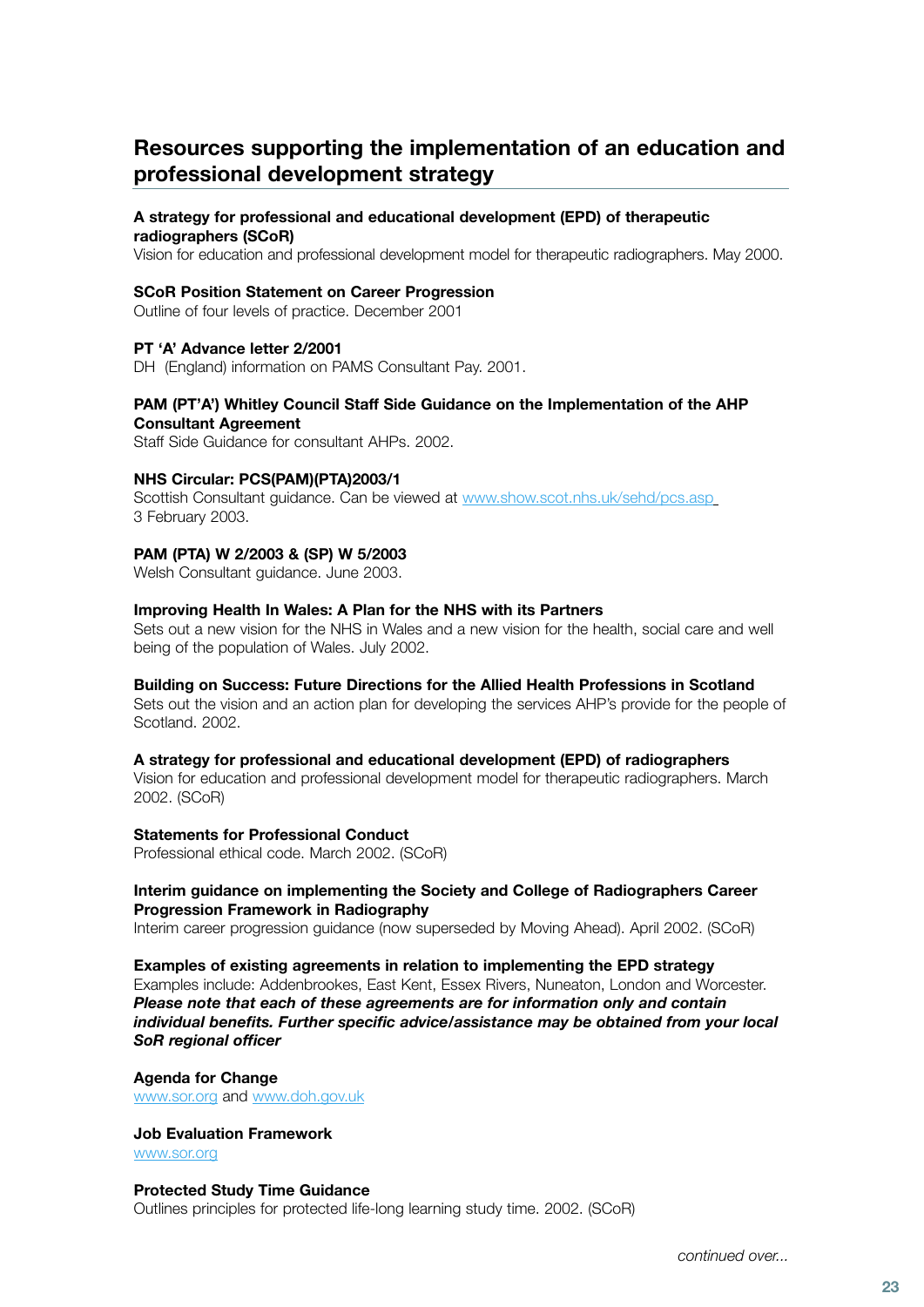### **Breaking the Mould: Roles, Responsibilities and Skills Mix in Departments of Clinical Oncology**

Joint RCR/SCoR/RCN/IPEM publication identifying working relationships within the clinical oncology team. November 2002. (SCoR)

#### **Managing for Excellence in the NHS**

[www.doh.gov.uk](http://www.doh.gov.uk) Winter 2002.

### **NHS Leadership Qualities Framework**

www.doh.gov.uk/leadership

### **Improving Leaders Guides**

www.doh.gov.uk/leadership

#### **Clinical Supervision Policy**

Policy statement on clinical supervision. March 2003. (SCoR)

#### **Clinical Supervision Framework**

Implementation guide for clinical supervision. April 2003. (SCoR)

#### **Scope of Practice**

SCoR policy document outlining the scope of practice for radiographers. March 2003.

### **SCoR Guidance on Developing a Business Case for Consultant Radiographers**

Guidance to assist in developing consultant radiographers. May 2003.

### **Standards of Proficiency Radiographers and Standards of Conduct, Performance and Ethics**

Health Professions Council publications. Call 020 7582 0866 [www.hpcuk.org J](http://www.hpcuk.org)uly 2003.

### **Benchmark statements: Health care programmes Phase I – Radiography**

The Quality Assurance Agency for Higher Education [www.qaa.ac.uk](http://www.qaa.ac.uk) June 2001

### **Radiography Support Workforce**

Development of earlier work in EPD/ interim guidance in relation to the support worker and assistant practitioner. April 2003. (SCoR)

### **Research Strategy Implementation**

Review of achievements to date of the SCoR Research Group within the R&D context. April 2003. (SCoR)

#### **Role development re-visited**

Provides the context of role development for radiographers and evaluates the extent of role development since 1996. April 2003. (SCoR)

#### **Curriculum Framework**

The structure that specifies content, which can be used flexibly to build relevant radiography curricula. June 2003. (SCoR)

### **Getting Started as an SoR Union Learning Representative**

SoR guidance for Learning representatives. 2003

### **Approvals and Accreditation Policy**

Sets out the SCoR role in accreditation and approval of radiography courses. (In development)

### **Approvals and Accreditation Framework**

Implementation guide to accreditation and validation by SCoR. (In development)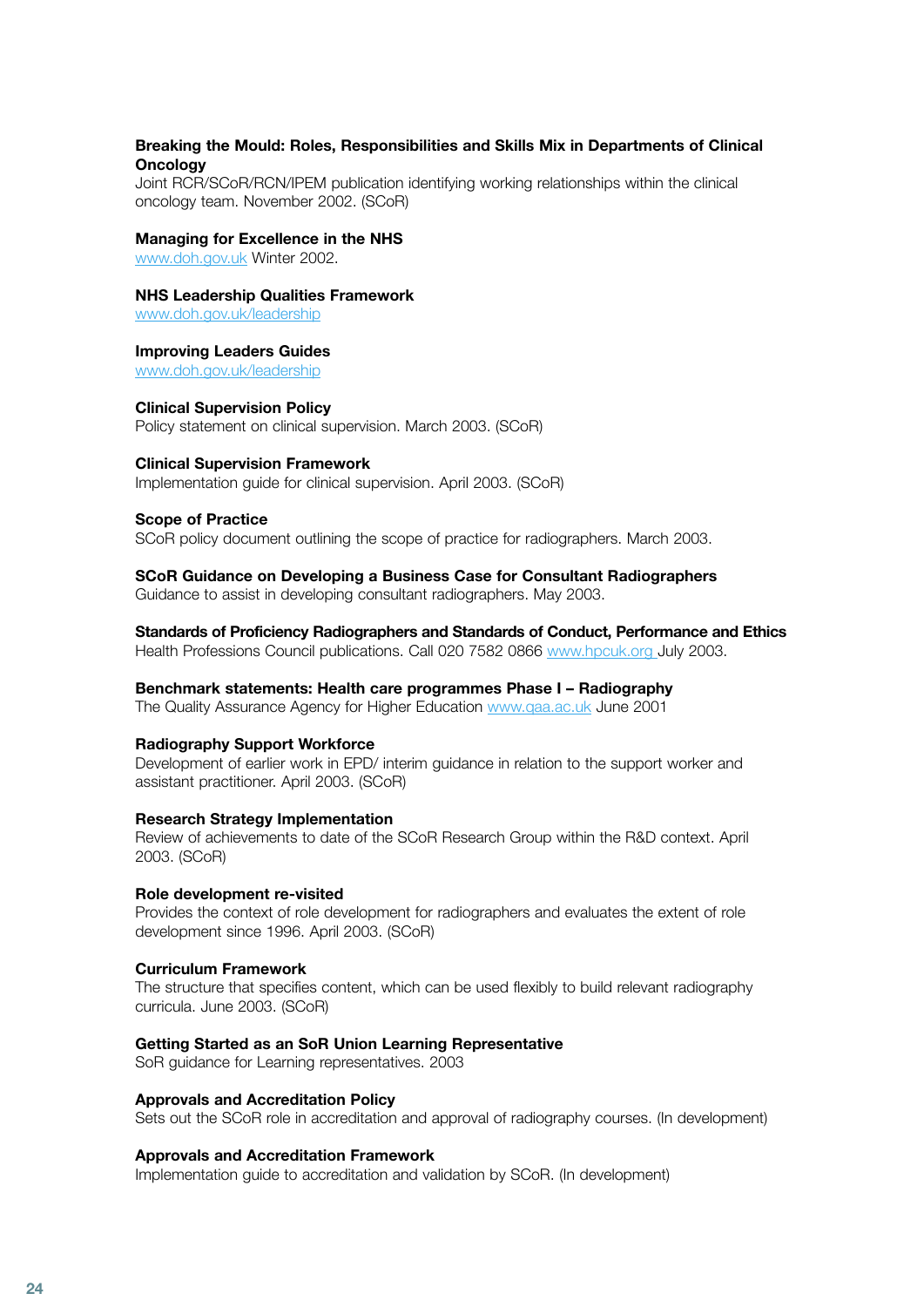### **CPD Facilitators Guide – SCoR**

(In development)

### **CPD Framework – SCoR**

The mechanism that enables radiographers to maintain competence and gain knowledge and skills outside their core scope of practice. (In development)

### **National Occupational Standards – SCoR**

Explanation around what they are and those that are in place. (In development)

### **Practice Development – SCoR**

Policy statement. (In development)

### **Service and Role development/Redesign – SCoR**

(In development)

**Code of Ethics – SCoR** Policy statement. (In development)

**Evidence based practice – SCoR** In development. (In development)

**Clinical Governance – SCoR** (In development)

**Quality Assurance – SCoR** Review of current document ongoing. Publication to be advised.

**Information in the NHS - implications for Radiographers' – SCoR** ICRS, EPR and electronic prescribing. (In development)

### **Primary Care Policy: Implications for Radiographers – SCoR** Implications for radiographers. (In development)

**Job Evaluation (JE) Guidance on Completion of Forms – SCoR** Assistance for radiographers in completing JE forms. (In development)